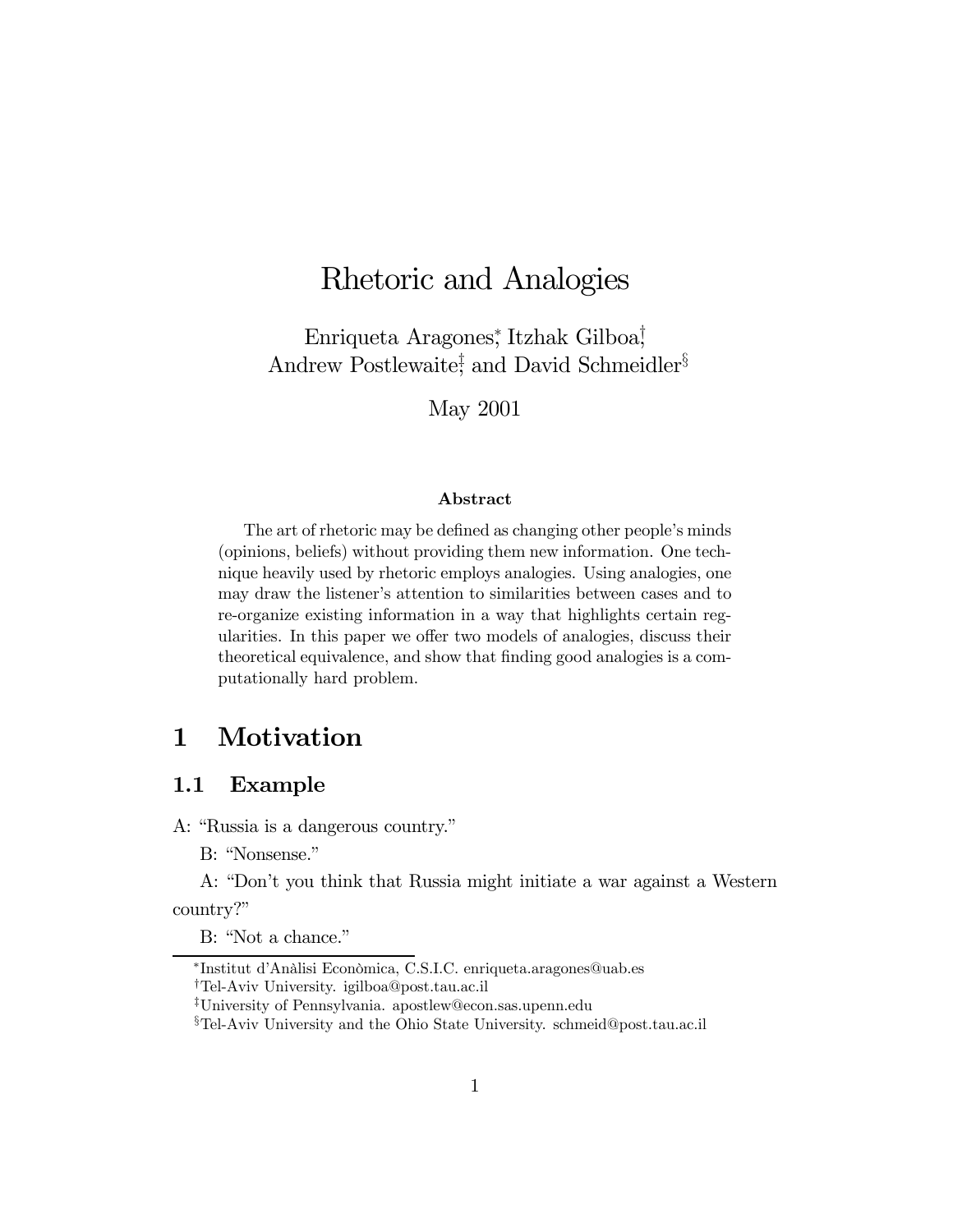A: "Well, I believe it very well might."

B: "Can you come up with examples of wars that erupted between two democratic countries?"

A: "I guess so. Let me see... How about England and the US in 1812?"

B: "OK, save colonial wars."

A: "Anyway, you were wrong."

B: "I couldn't be wrong, as I said nothing. I merely posed a question."

A: "Yes, but your implicit claim was obvious."

B: "My implicit claim is that you can barely come up with such examples, apart from colonial wars."

A: "Well, this might be true."

B: "It's called 'democratic peace' and it's a well-known phenomenon, I didn't make it up."

A: "So what are you saying?"

B: "That Russia is not very likely to initiate a war against a Western democracy."

A: "Well, you might have a point, but only if Russia remains a democracy."

The argument can go on forever. The point we'd like to make is that B seems to have managed to change A's views, despite the fact that B has not provided A with any new information. Rather, B has pointed out a certain regularity (the "democratic peace" phenomenon) in the cases that are known to both A and B. This regularity is, apparently, new to A. Yet, A had had all the information needed to observe it before meeting B. It simply did not occur to A to test the accuracy of the generalization suggested to her by B. A's knowledge base contained many cases of wars (and of peaceful resolutions of conflicts as well), but they were not organized by the type of regime of the relevant parties. Indeed, it is likely that, if B were to ask A, "Can you name wars that occurred in the 20th century?" or "Can you name wars in which Germany was involved?", A would have had no difficulty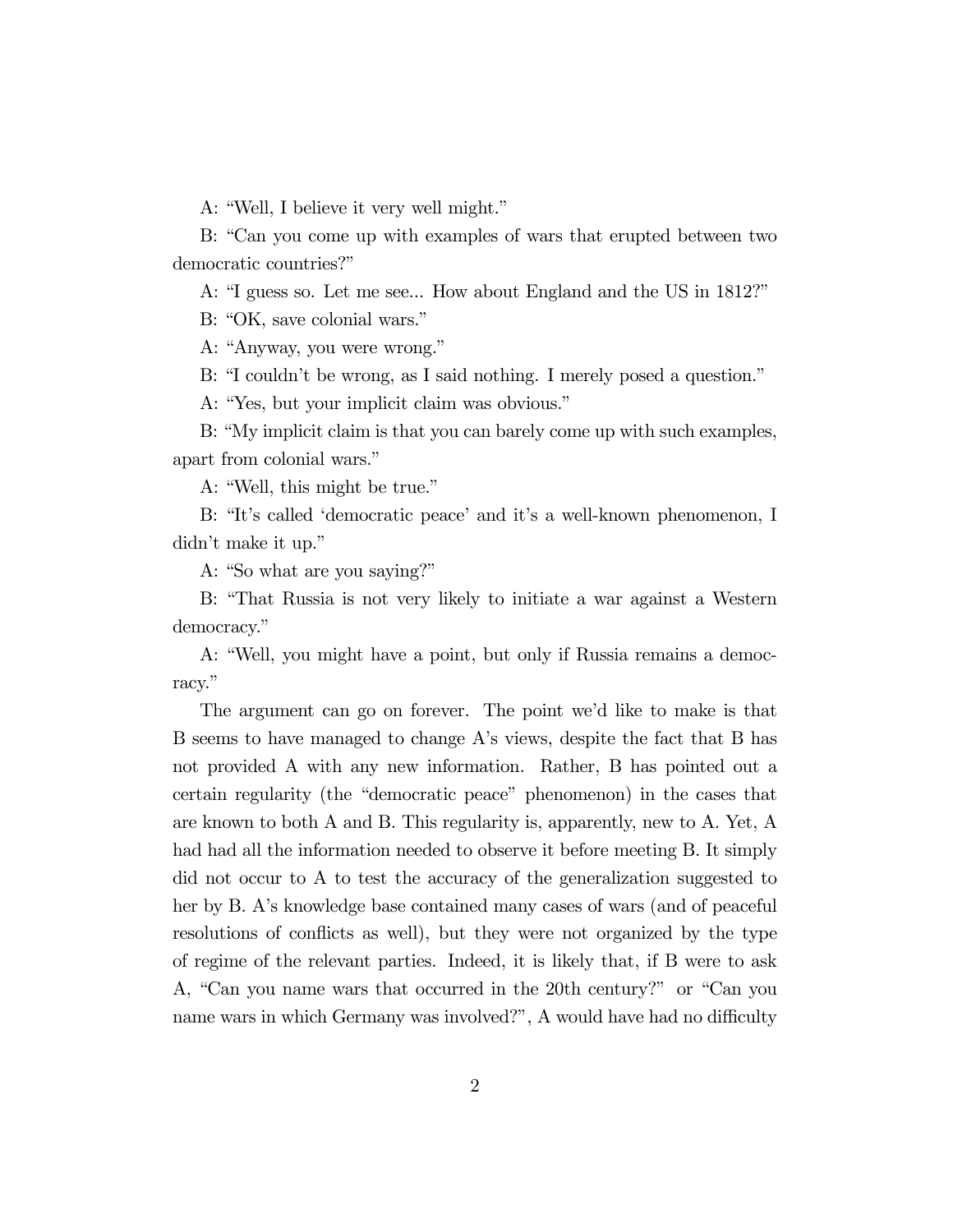in coming up with examples. This is due to the fact that most people can access their international conflicts memory by the "indexes" of "period" or "country". But most people do not generate the index "type of regime" unless they are encouraged to do so. Thus, drawing someone's attention to a certain regularity, or similarity among cases, may cause them to view the world differently without providing them any new factual information.

#### 1.2 Example

"And the LORD sent Nathan unto David. And he came unto him, and said unto him, There were two men in one city; the one rich, and the other poor. The rich man had exceeding many flocks and herds: But the poor man had nothing, save one little ewe lamb, which he had bought and nourished up: and it grew up together with him, and with his children; it did eat of his own meat, and drank of his own cup, and lay in his bosom, and was unto him as a daughter. And there came a traveller unto the rich man, and he spared to take of his own flock and of his own herd, to dress for the wayfaring man that was come unto him; but took the poor man's lamb, and dressed it for the man that was come to him. And David's anger was greatly kindled against the man; and he said to Nathan, As the LORD liveth, the man that hath done this thing shall surely die: And he shall restore the lamb fourfold, because he did this thing, and because he had no pity. And Nathan said to David, Thou art the man. [...] And David said unto Nathan, I have sinned against the LORD." (2 Samuel 12 :: King James Version)

How did Nathan convince King David that he had sinned? Has he provided any new information, previously unknown to the king? Hardly. King David knew perfectly well all the sordid details of his well-planned crime. He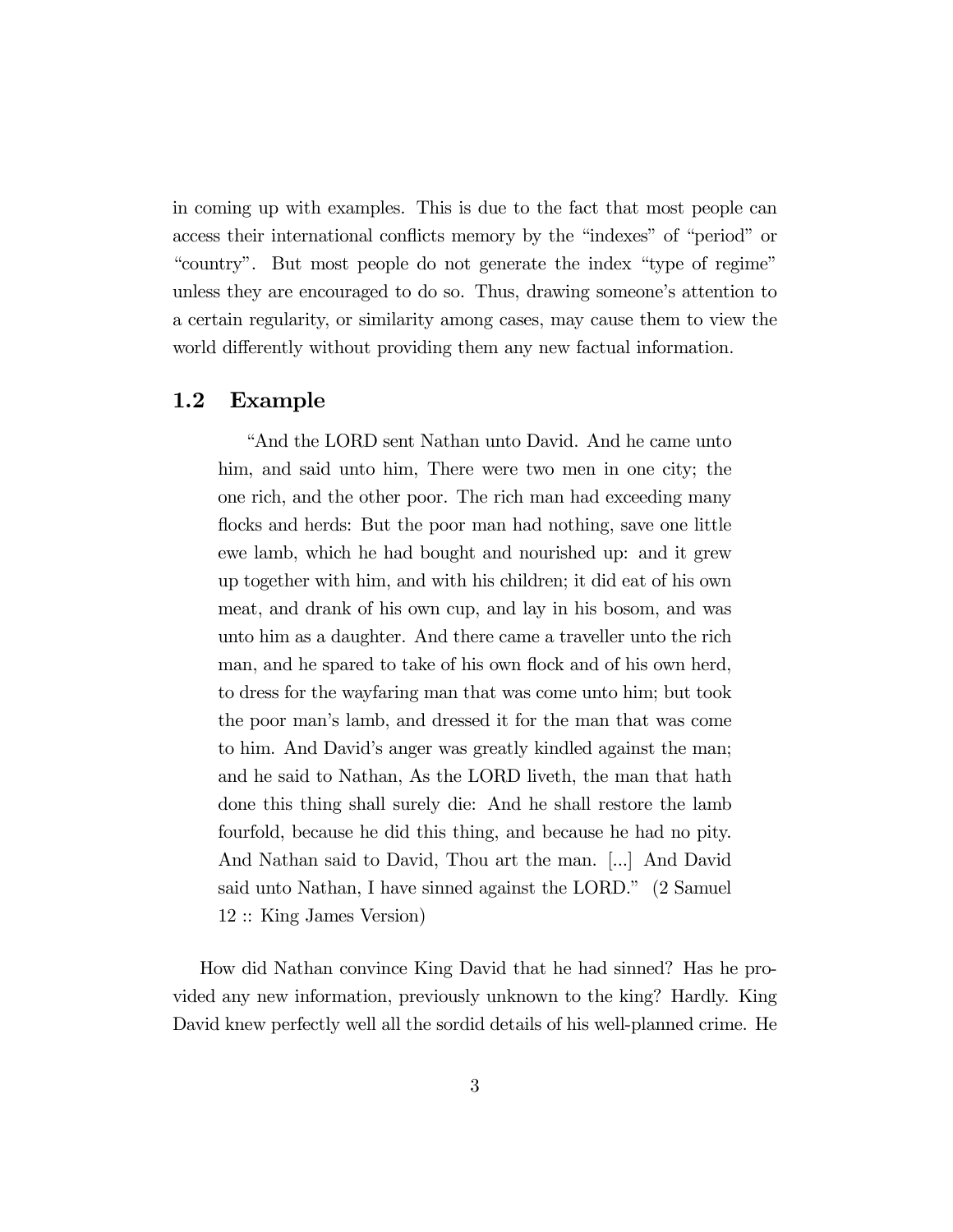also knew how God would view this crime, were He consulted. Moreover, King David certainly did not need Nathan to tell him what his own moral code would suggest in the case of the two men ("the man... shall surely die"). What, then, did Nathan tell David that the latter did not already know?

We argue that Nathan did not inform David of any new fact. Rather, he pointed out to him the analogy between known facts. True, King David did not know the story about the rich and the poor men. But this story is a parable. It need not be factually true to be an effective rhetorical tool. What matters in this story is King David's general moral attitude, which had been known by him before he heard Nathan's parable. Moreover, even after King David heard the story, he only expresses his fury over the rich man's behavior. He seems neither to feel any regret over his own conduct, nor to even think of it. Only after Nathan said "Thou art the man" did the King change his view regarding his crime. Until that point, King David was missing the analogy between his sin and the rich man's wrongdoing.

### 1.3 Example

In August 1990, A and B argue about Iraq's invasion of Kuwait. A holds that the US should react to the invasion. B believes it should not. A might point out that Iraq's invasion of Kuwait is reminiscent of Nazi Germany's invasion of Czechoslovakia. B might counter that Iraq's invasion of Kuwait is actually analogous to Israel's occupation of the territories it captured in 1967. Such arguments are, for the most part, not about facts. They rarely provide new factual information, or dispute the facts considered known. Rather, it is often the case that all parties know, or at least have access to the same information. Each debater attempts to influence the other's opinion by pointing out analogies that might not have occurred to the other party.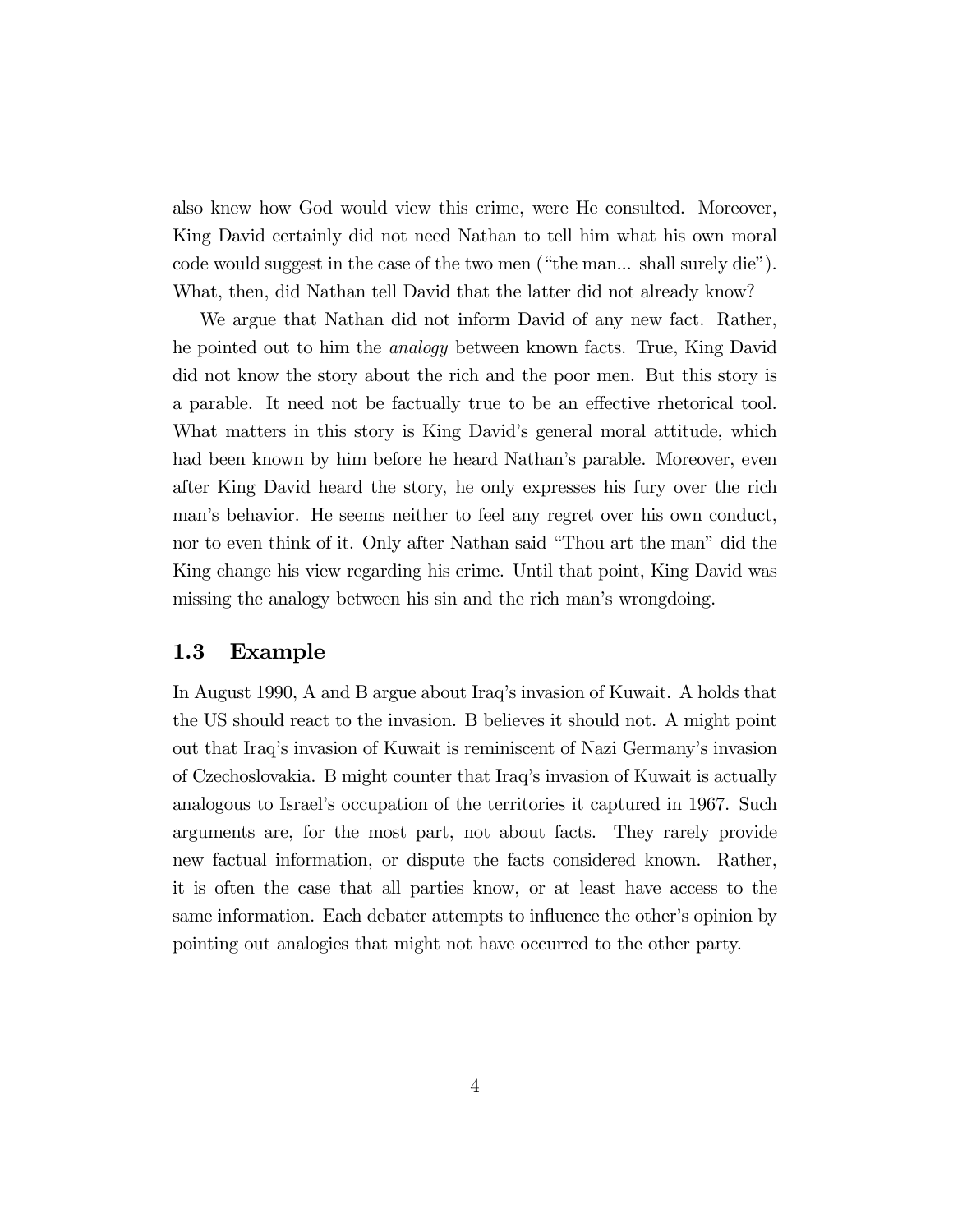### 2 Main Thesis

We hold that much of the art of rhetoric has to do with changing other people's minds without providing them new information. One of the ways in which this can be done is by drawing people's attention to certain analogies between cases that they already know, or to certain regularities that characterize known cases.

The use of cases in rhetoric can be classified according to two criteria:

(i) The logical structure of the argument can be analogical or inductive. Analogies are correspondences between cases. Induction consists of generalization of (presumably) many cases to a rule, abstracting away from the details of these cases. Induction relies on similarity among cases, but it goes beyond similarities to the formulation of general rules. The arguments in Examples 1.2 and 1.3 above are arguments by analogies. By contrast, the argument in Example 1.1 is inductive: it attempts to summarize many similar cases by the regularity "democratic countries do not initiate wars against each other".

(ii) The type of claim being made can be descriptive or normative. A descriptive claim attempts to change the listener's beliefs or predictions about the world. A normative claim, by contrast, aims to change the listener's views about what is the "right", ethically preferred, or morally acceptable course of action.1 The democratic peace argument is descriptive. It says nothing about the desirability of peace or the horrors of war. It deals only with the empirical truth of certain predictions. Nathan's argument in Example 1.2, on the other hand, is purely normative. It has nothing to do with claims about what the world actually is, but with what it should be. Generally, one often finds a mix of descriptive and normative rhetorical arguments. For instance, the analogy between Iraq's invasion of Kuwait and Germany's invasion of Czechoslovakia

<sup>1</sup>Descriptive claims can, of course, be used in the context of a normative argument. For a more detailed discussion of descriptive and normative theories, see Gilboa and Schmeidler (2001).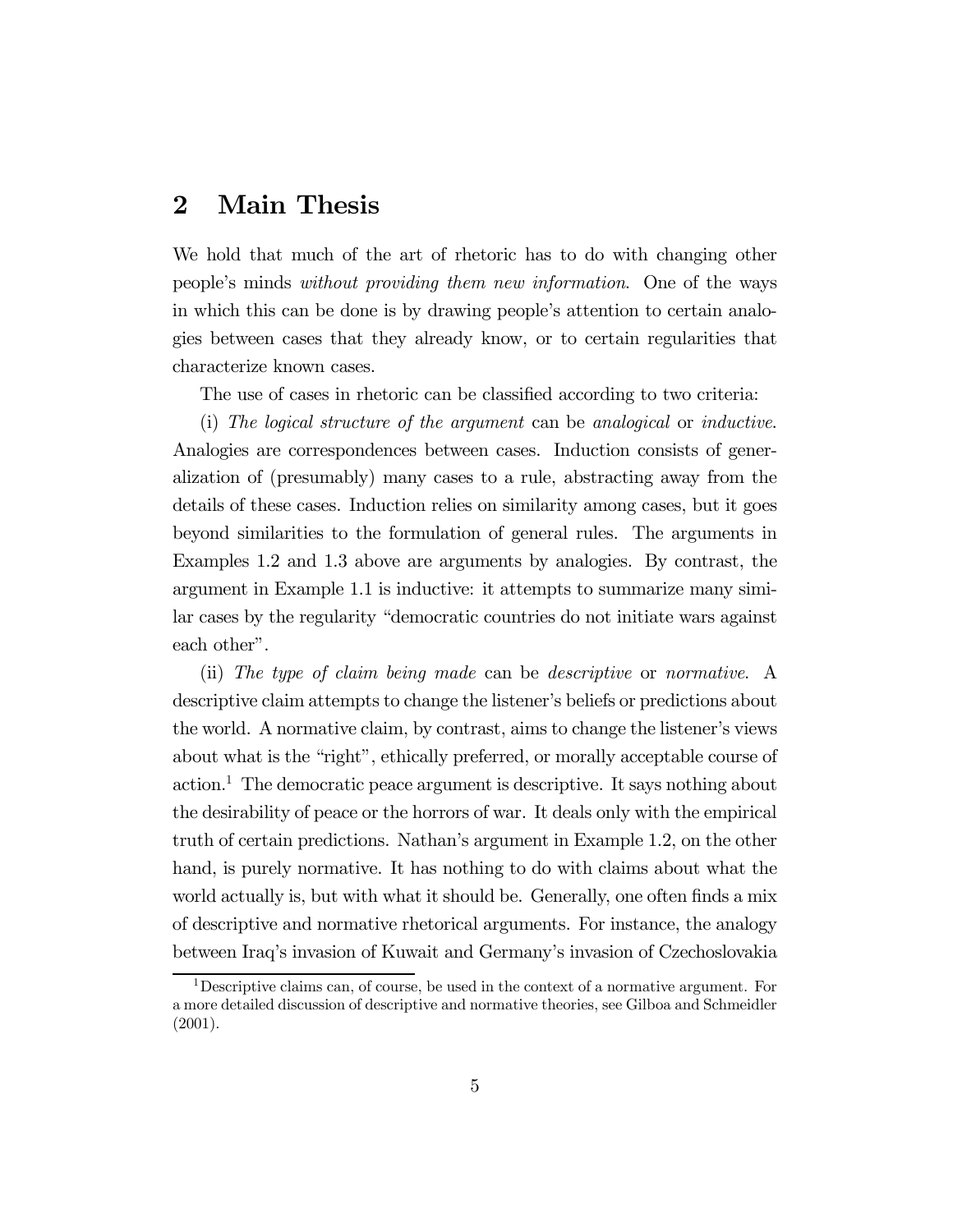in Example 1.3 can be viewed as descriptive, namely, as suggesting that employing a policy, similar to that used by Britain in 1938, would result in a similar outcome. The analogy between the Iraq-Kuwait case and the Israeli occupation of the territories is largely normative: it suggests that just as no action was taken against Israel, none should be taken against Iraq.

The process of induction, and the related concept of abduction have been amply studied by formal models (see Carnap (1950)). It appears that less attention has been devoted to formal modeling of analogies. (Exceptions include Falkenhainer, Forbus, Gentner (1989), and Gick and Holyoak (1980,1983).) This paper attempts to make a contribution to the latter. That is, we do offer here a model of induction, and focus solely on analogies. We will, however, sketch the way in which inductive problems can be described in our models.

Descriptive and normative rhetorical arguments turn out to have a very similar structure.<sup>2</sup> Both descriptive and normative analogies are functions from one case to another. As an argument for or against a certain outcome in a given case, analogies attempt to derive authority from the outcomes of other cases. A descriptive analogy turns to actual events, in an attempt to show that a certain outcome is likely. A normative analogy cites actual or hypothetical ethical judgments and appeals to preferences for consistency of such judgments. Thus, a legal argument cites past court decisions, which are typically viewed as "correct" by definition. But the source of authority has almost no effect on the formal structure of the analogy. Hence, in this paper we deal with both types of analogies.

<sup>2</sup>This is true also of inductive reasoning: rules can be thought of as "rules of nature", namely, descriptive, or as the essence of a moral code, that is, playing a normative role. Indeed, in the latter a rule can be viewed as a description of one's moral intution, treated as data. (See Gilboa (1994), Gilboa and Schmeidler (2001).)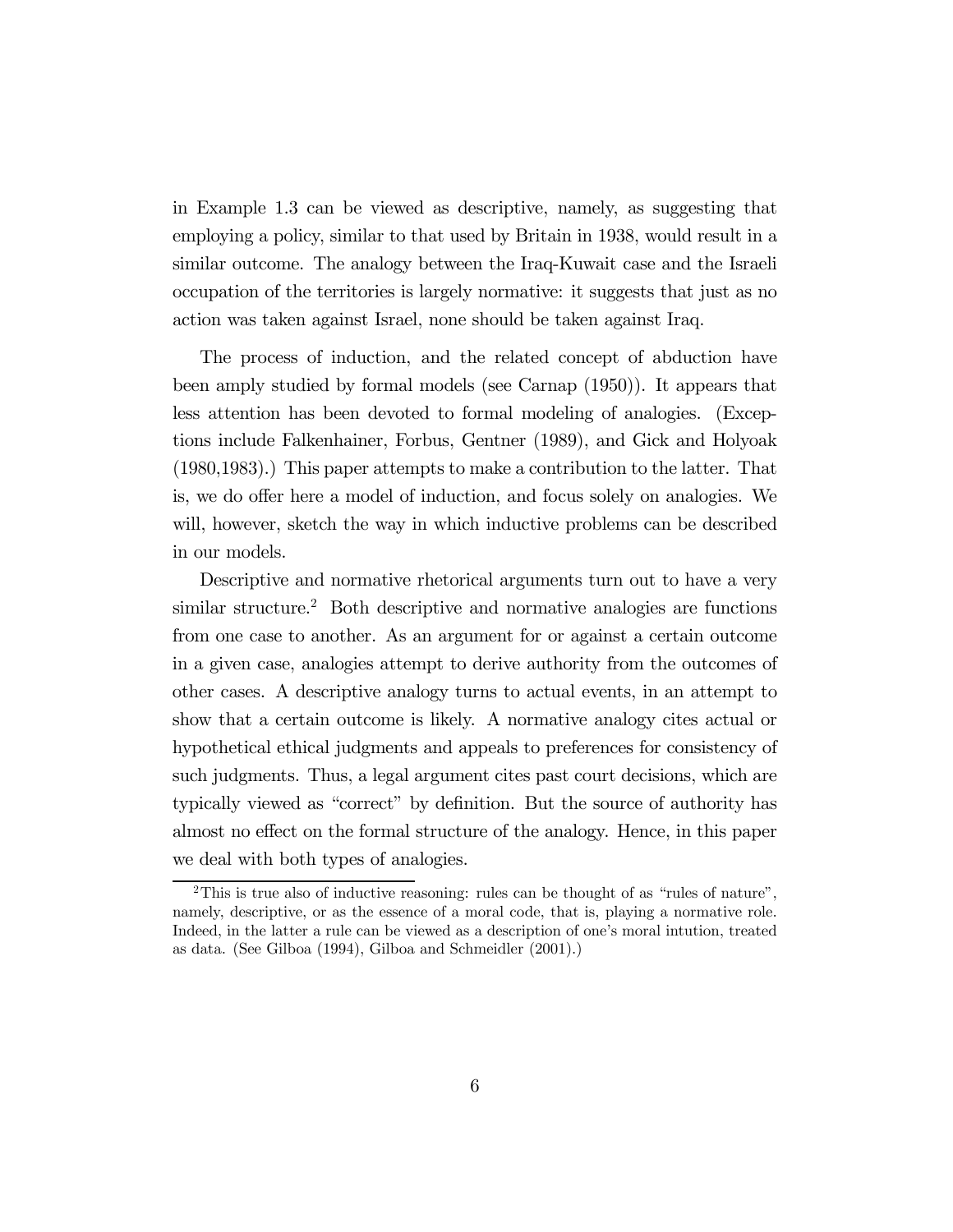## 3 Modeling Analogies

In this section we outline two possibilities for formally modeling analogies between cases. The discussion here is informal, and attempts to convey the main intuition in the context of the examples above. We defer the formal definitions of the models and the results to the following section.

#### 3.1 Attributes

Cases are similar if they have similar attributes. For instance, suppose that case c is the Iraqi invasion of Kuwait in 1990, and case d is the German invasion of Czechoslovakia in 1938. One attribute that these cases have in common is the military might of the invading country. Another is the relative weakness of the invaded country. Yet another is the type of regime: both invaded countries might be viewed as dictatorships. There are, of course, many attributes that the cases do not share, such as the decade in which they occurred, the relative standing of the invading country, and so forth.

Some of the attributes that are relevant to the evaluation of the similarity between cases  $c$  and  $d$  can be described by the following matrix:

| Attribute     | A1                     | a <sub>2</sub> | $u_3$ | $a_4$                                          | $a_{5}$   |
|---------------|------------------------|----------------|-------|------------------------------------------------|-----------|
|               | Aggressor Victim Post- |                |       | Aggressor                                      | Aggressor |
|               | is strong              |                |       | is weak WWII is a dictatorship is a superpower |           |
| $\mathcal{C}$ |                        |                |       |                                                |           |
|               |                        |                |       |                                                |           |

If one were to incorporate all relevant attributes as columns in this matrix, one may identify case c with the vector  $(1, 1, 1, 1, 0)$ , and case  $d$  – with  $(1, 1, 0, 1, 1)$ . It would seem natural that the similarity between these cases be determined based on the distance between these vectors. For instance, assume that  $w = (w_1, ..., w_5)$  is a vector of non-negative weights, adding up to 1, and define, for  $x, y \in \mathbb{R}^5$ , the w-distance between x and y to be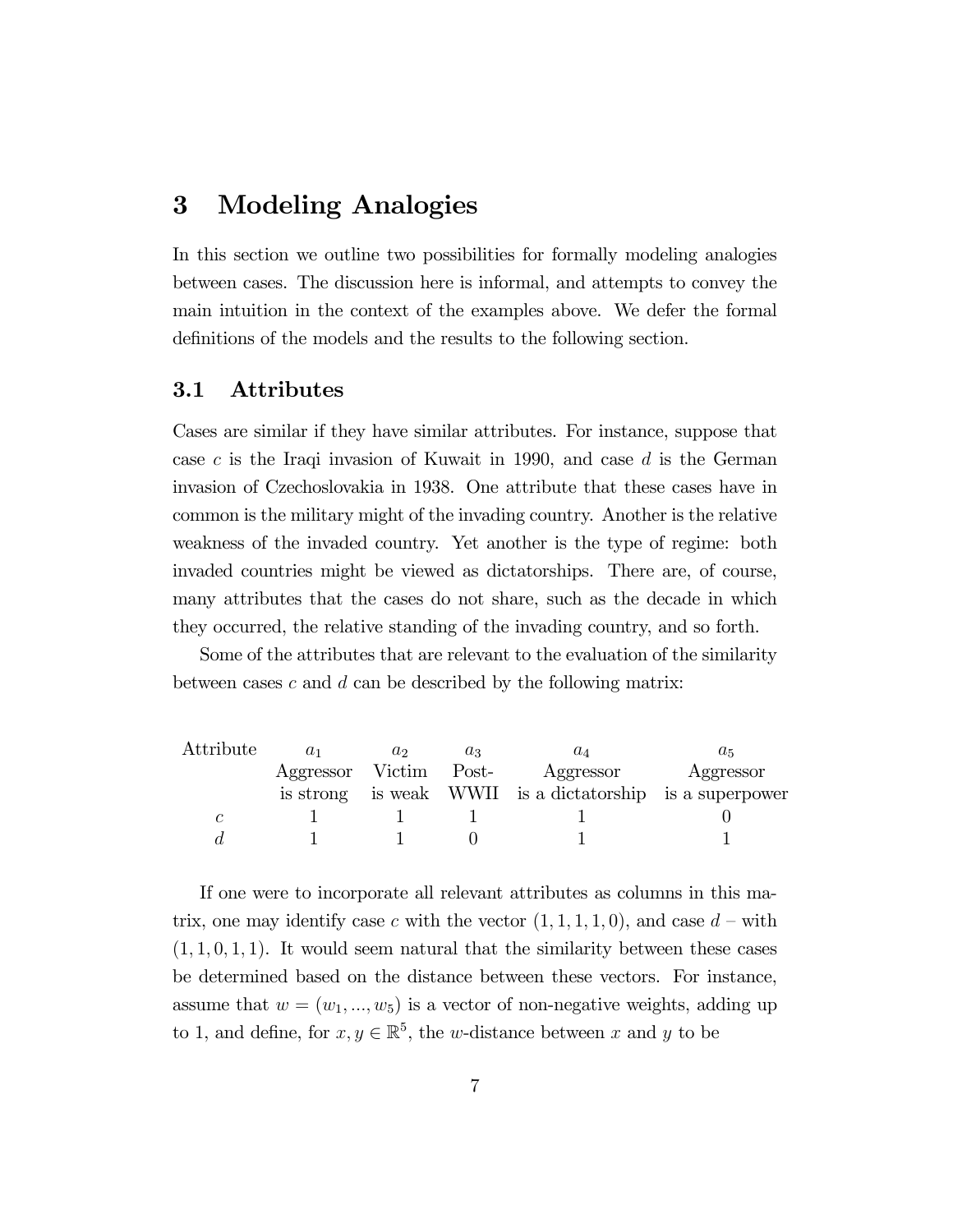$$
d_w(x, y) = \sqrt{\sum_{i=1}^5 w_i (x_i - y_i)^2}.
$$

Then, one may define the similarity between two cases to be a function of the distance  $d_w$  between their attribute vectors. Reasonable conditions on the similarity function  $s = s(d_w)$  are that it be non-negative, decreasing, and satisfy  $s(0) = 1$  and  $s(d) \to 0$  as  $d \to \infty$ .

For concreteness, assume that we choose

$$
s(d) = \frac{1}{1+d}
$$

and that  $(w_1, ..., w_5) = (\frac{1}{5}, ..., \frac{1}{5})$ . Then the similarity between cases c and d above will be computed as follows:

$$
d_w(x, y) = \sqrt{\sum_{i=1}^5 w_i (x_i - y_i)^2} = \sqrt{\frac{2}{5}} = .632
$$

$$
s(.632) = \frac{1}{1.632} = .612
$$

More generally, cases may have attributes as continuous variables. For instance, a country is not simply "strong" or "not strong". Military might is a matter of degree. Even the type of regime a country has varies on a scale between democracy and dictatorship. Since no loss of generality is involved, we will henceforth assume that, for each case  $c$  and each attribute  $a$  there is a real number  $x_{ca}$ , between 0 and 1, measuring the degree to which case c had attribute a.

How do people select the weight vector  $w$ ? Suppose that one suggests that the Iraqi invasion of Kuwait is similar to the German invasion of Czechoslovakia because both Saddam Hussein and Adolph Hitler had moustaches. That is, one offers a new attribute, "leader of aggressor has a moustache", and points out that the two cases have the same value for this attribute. What should be the weights attached to this attribute?

The answer to this question is subjective. Yet, it appears that most people learn the importance of attributes from past data: attributes that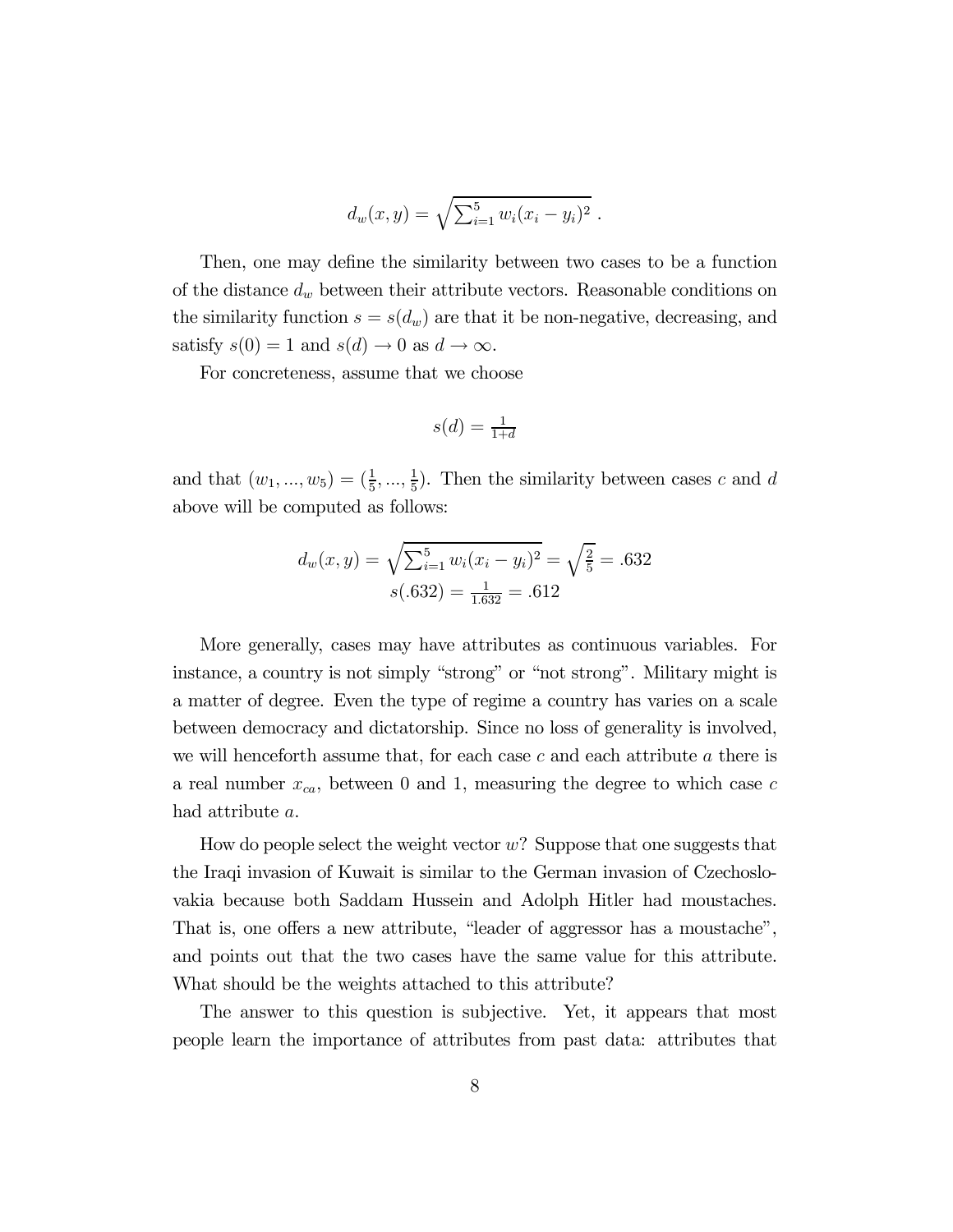have been shown to have a greater explanatory power should be expected to be more heavily weighted. For instance, suppose that we are trying to predict, in case c, whether Saddam Hussein is likely to attack other countries if his invasion of Kuwait left unchallenged. Assume that we have a database of cases, such as d, for which it is known whether they did or did not result in further aggression. Let  $D$  be the set of cases that did result in aggression, and  $E$  the set of cases that did not. It is then meaningful to ask, what are the weights w that would make the cases within  $D$  and the cases within  $E$ most similar to each other, while making cases from different sets the most dissimilar? Abusing notation, let us identify cases in  $D$  and in  $E$  by their attribute vectors  $x \in \mathbb{R}^5$ . It is then meaningful to solve

(Optimal-Weights) 
$$
Max_{w \in \Delta^4}[\sum_{x,y \in D} s(d_w(x,y)) + \sum_{x,y \in E} s(d_w(x,y)) - \sum_{x \in D, y \in E} s(d_w(x,y))]
$$

where  $\Delta^4$  is the 4-dimensional simplex of weights  $w = (w_1, ..., w_5)$ .

Let us consider Example 1.1 again. In this example, A starts the debate with no notion of the democratic peace phenomenon. She may be described as solving the Optimal-Weights problem above, using a restricted matrix, in which the regimes of the fighting countries do not appear as attributes. Once B points out that regimes might matter, A adds this attribute to the matrix. Using her own memory, she can fill up the values of many cases in this column. She then solves the Optimal-Weights problem again. If, indeed, the democratic peace phenomenon gets support based on A's memory, she will start putting more weights on regimes in her similarity judgments, and will use them in specific predictions.

Observe that Optimal-Weights has a somewhat different goal than does induction. The process of induction aims at discovering regularities. As such, the rule "democratic countries do not initiate wars against each other" is a regularity that might suggest itself from the data. Such a rule may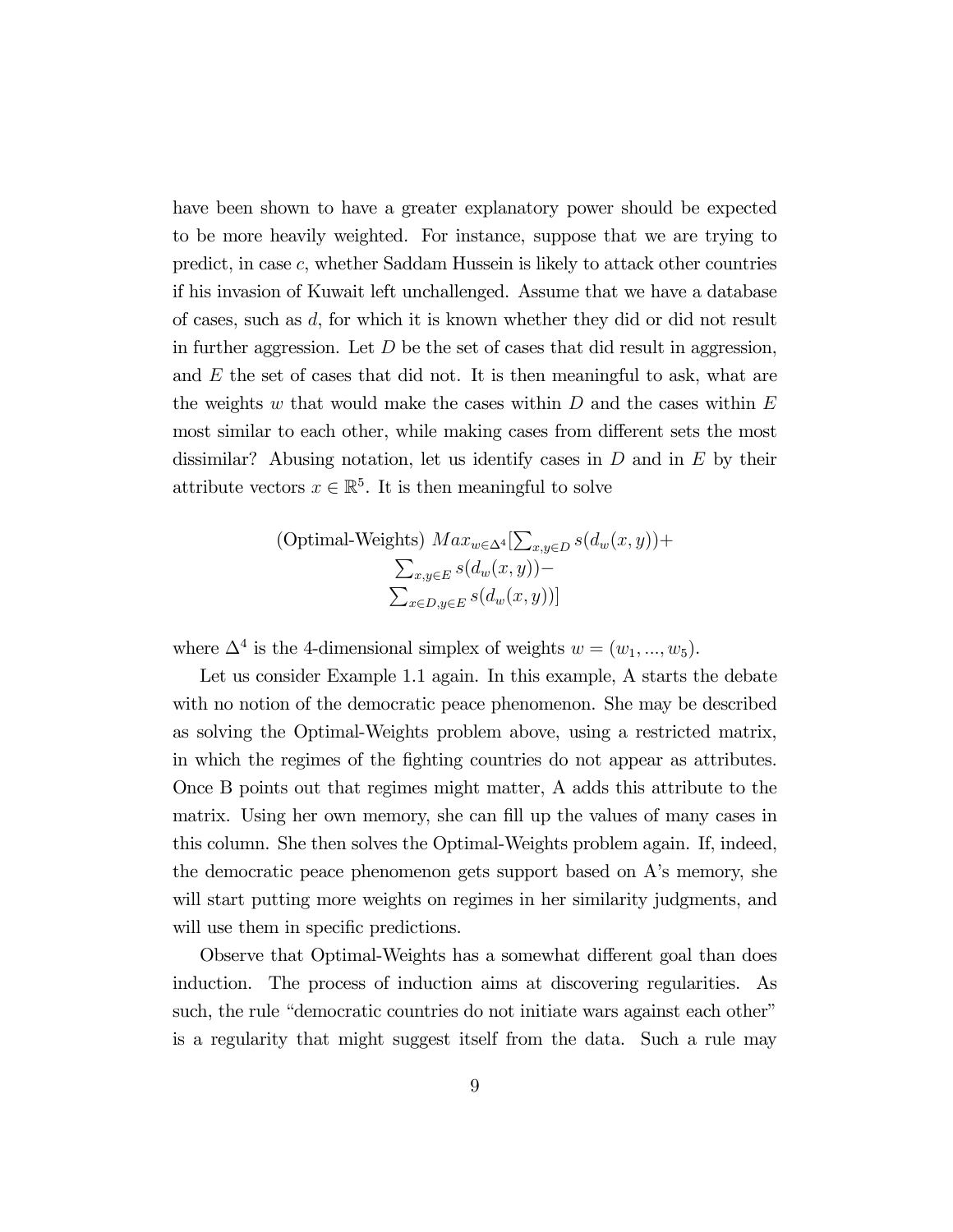indicate that Russia is not a dangerous country as long as it is a democracy. But it does not say how dangerous it is if it ceases to be a democracy. By contrast, the Optimal-Weights problem seeks the attribute weights that best explain the entire database. That is, it should not only distinguish between democracies and dictatorships, but it should also help us distinguish between wars and peaceful resolutions of conflict where at least one party was not a democracy. Thus, even if the democratic peace phenomenon is assumed to be a perfectly accurate description of history, the optimal weight of the attribute "both parties are democracies" will not be 1.

In the language of attributes, Example 1.1 describes a situation in which one debater points out an attribute that the other debater was not aware of, and this new attribute changes that similarity function of the listener. In Example 1.2, by contrast, the listener was not aware that a useful analogy might be used. Indeed, King David walks blindly into Nathan's trap. The King might have been more careful in passing judgment on the rich man, had he had some suspicion that his own conduct was about to be discussed. Finally, in Example 1.3 both debaters are aware of the issue they are debating, but they might not be aware of all the relevant cases, or of all the relevant attributes.

### 3.2 Predicates

Further insight might be gained if we endow cases with additional structure. Assume that each case consists of one or more entities, and certain relations between them. For instance, case c, of the Iraqi invasion of Kuwait, will deal with the entities "Iraq" and "Kuwait", and possibly also with the entity "Saddam". A two-place predicate invade(Iraq, Kuwait) will reflect the main fact in the story. Other predicates may supply more details. For instance *powerful*  $(Iraq)$  will state that the invading country was indeed strong, *leader*(*Saddam*, *Iraq*) and *moustache*(*Saddam*) will reflect the additional piece of information about the leader of the invading country, and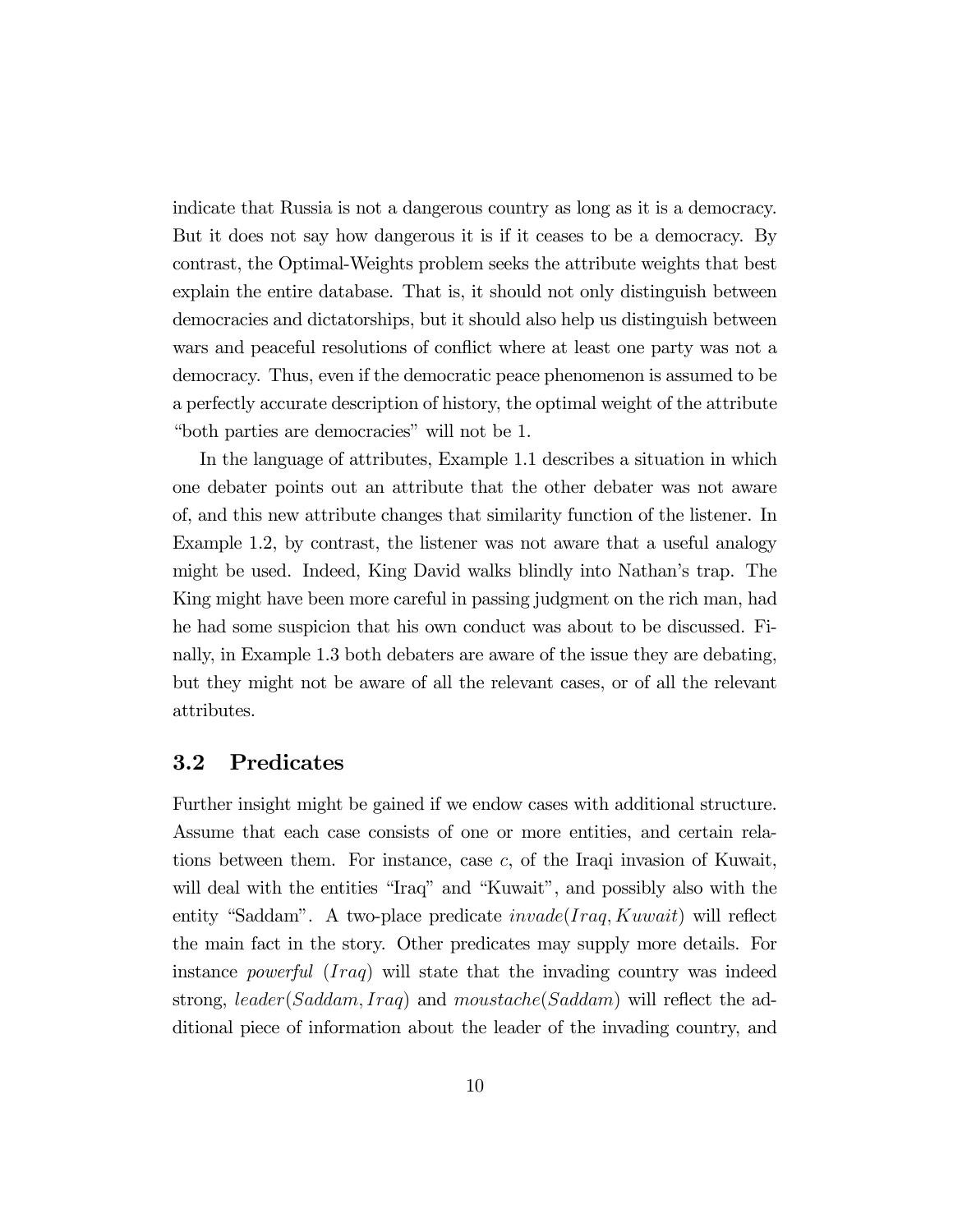so forth.

As in the case of attributes, certain predicates are fuzzy. Countries cannot be simply classified as "powerful" or "not powerful". Rather, they are powerful to a certain degree. Even a moustache can continuously be transformed into non-moustache. Thus, we do not model predicates as relations but as functions.

It will be convenient to define a case as a set of entities, and assume that, given these entities, all possible predicates can be computed for all possible arguments from a given case. Thus, we assume that the function moustache is defined for all entities. The fact that it is meaningless to ask whether Iraq has a moustache will simply be denoted by  $moustache( Iraq)=0$ .

In this model, case  $c$  ("Iraq invaded Kuwait") is similar to case  $d$  ("Germany invaded Czechoslovakia") because there is a *mapping* between the entities involved in these cases. That is, let  $\phi$  be a function from a subset of entities in case c to entities, such that  $\phi(Iraq) = Germany$ ,  $\phi(Kuwait) =$ Czechoslovakia, and  $\phi(Saddam) = Hitler$ . The similarity between cases c and d rests, presumably, on the fact that predicates take similar values when they are applied to entities in c as when they are applied to their  $\phi$ -images in d. For instance:

$$
invade(Traq, Kuwait) = invade(\phi(Traq), \phi(Kuwait)) =
$$

$$
invade(Germany, Czechoslovakia) = 1;
$$

$$
leader(Saddam, Iraq) = leader(\phi(Saddam), \phi(Traq)) =
$$

$$
leader(Hitler, Germany) = 1;
$$

$$
moustache(Saddam) = moustache(\phi(Saddam)) =
$$

$$
moustache(Hitler) = 1
$$

but there are also predicates that would distinguish between the cases:

$$
post-WWII( Iraq, Kuwait) = 1 \neq post-WWII(\phi( Iraq), \phi(Kuwait)) =
$$

$$
post-WWII(Germany, Czechoslovakia) = 0;
$$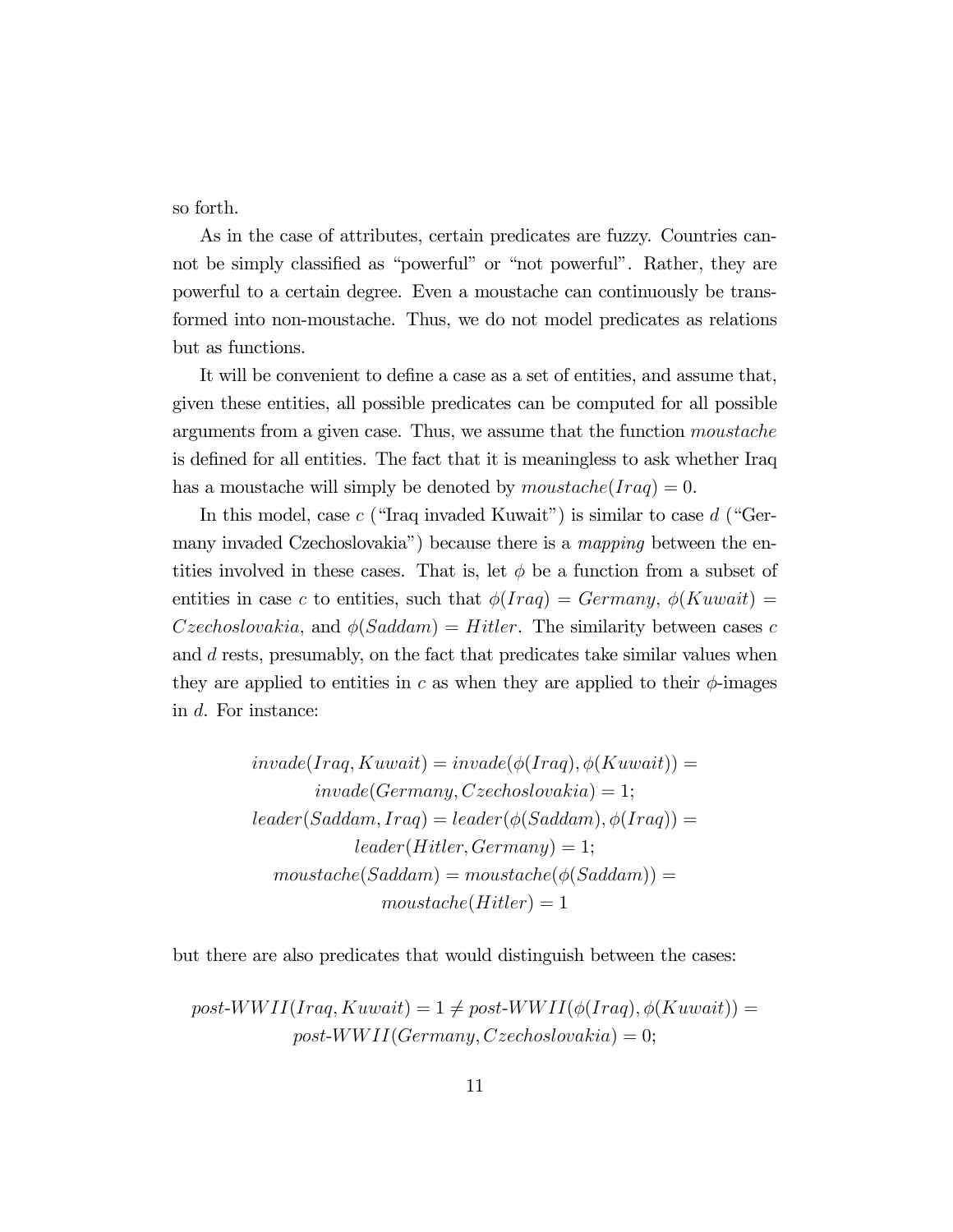$superpower( Iraq) = 0 \neq superpower(\phi( Iraq)) =$  $superpower(Germany)=1.$ 

> $\frac{1}{\sqrt{2}}$ Insert Figure 1 about here ––––––––––––––—

Figure 1 depicts the predicate model in Example 1.2. In this figure, entities are written in lower-case (unboxed) and predicates — in upper case (boxed). The dashed lines describe the mapping  $\phi$ . Curved lines represent non-zero values of predicates. For instance, the line going through "David", "TOOK", and "Bathsheba" means that  $TOOK(David, Bathsheba)=1$ .

Predicates in this model are roughly analogous to attributes in the previous one.3 Yet, several distinctions exist. Predicates are formally defined as functions of entities. A predicate can have any number of arguments (with one or two arguments used in the examples above). A case may involve many entities. Thus, a predicate can be applied to many sub-sequences of entities. For instance, given the predicate invade, it is meaningful to ask whether  $invade(Kuwait, Iraq)$ , namely, whether Kuwait also invaded Iraq. Indeed, the analogy between cases  $c$  and  $d$  has to do with the fact that in both cases the invaded country was not aggressive:

 $invade(Kuwait, Iraq) = invade(Czechoslovakia, Germany)=0.$ 

Moreover, given two cases, the analogy between them is not uniquely defined. An analogy, which is a mapping from one case into another, determines which entity in the range is the equivalent of each entity in the domain. In the examples above only one reasonable mapping was possible. But consider, for instance, the claim that "The situation in Israel brings to mind WWII". Some would agree with this statement because they draw an analogy between Israel's treatment of the Palestinian people and Germany's treatment of Jews

<sup>&</sup>lt;sup>3</sup>A formal equivalence theorem is provided in the next section.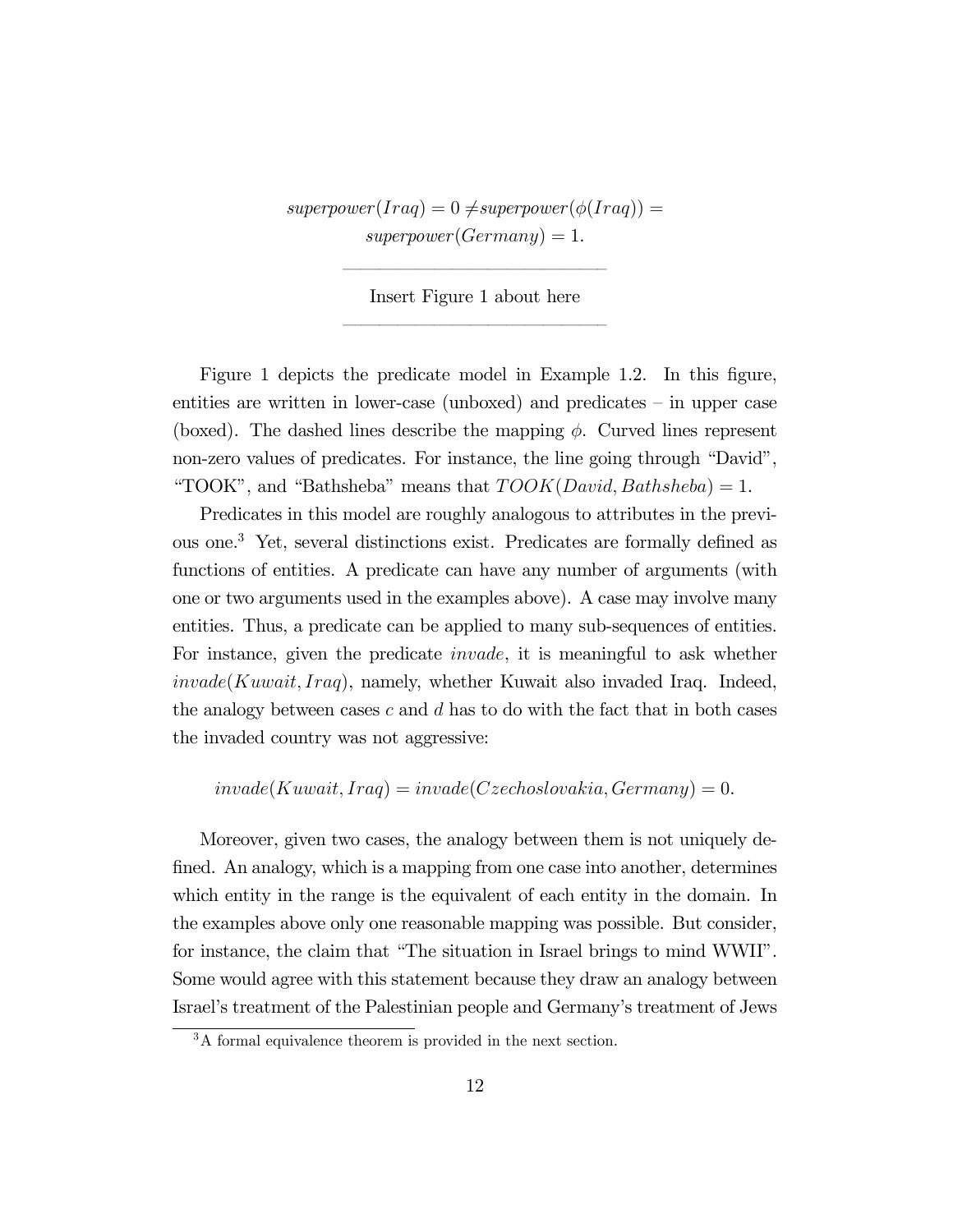in WWII. Others would subscribe to this very statement, because they feel that Jews are always victims of violence. That is, one mapping would be  $\phi(Israel) = Germany; \phi(Palestinians) = Jews,$  whereas another would be  $\phi(Israel) = Jews; \phi(Palestinians) = Germany.$  Thus, even if one knows what are the cases under discussion, it might not be obvious which analogy is being drawn.<sup>4</sup> The attribute model is not rich enough to describe a situation in which the cases are known, but the analogy between them is not.

How similar are two cases  $c$  and  $d$ ? In light of the discussion above, this question cannot be answered unless we know what is the appropriate mapping between them. We will therefore judge the similarity of two cases given an analogy, or simply discuss the strength of this analogy.

The strength of an analogy  $\phi$  between case c and its image  $\phi(c) \subset d$  will be defined based on the proximity of the values of all predicates, given all possible arguments from  $c$  and the same predicates applied to their images from d. Formally, for a case c define a vector x, such that each entry in x specifies a certain predicate and a sequence of arguments for it from case c. Similarly, let y be the corresponding vector generated for the  $\phi$ -image of c. The evaluation of similarity between cases c and  $\phi(c)$  may then proceed as in the attribute model.

It follows that the problem of optimal weights for the similarity function can be re-defined in the predicate model. Indeed, the weights one attaches to predicates depend on their relative success in explaining past data. As in the attribute model, a person who is not aware of a certain predicate will use a similarity function that makes no use of this predicate. Should the person become aware of the predicate, she might realize that it suggests an important distinction between known cases, and she might consequently change her similarity function.

Thus, the predicate model provides an account of Example 1.1 that par-

 ${}^{4}$ In the next section we prove that, for large cases, finding the "best" analogy might be computationally hard.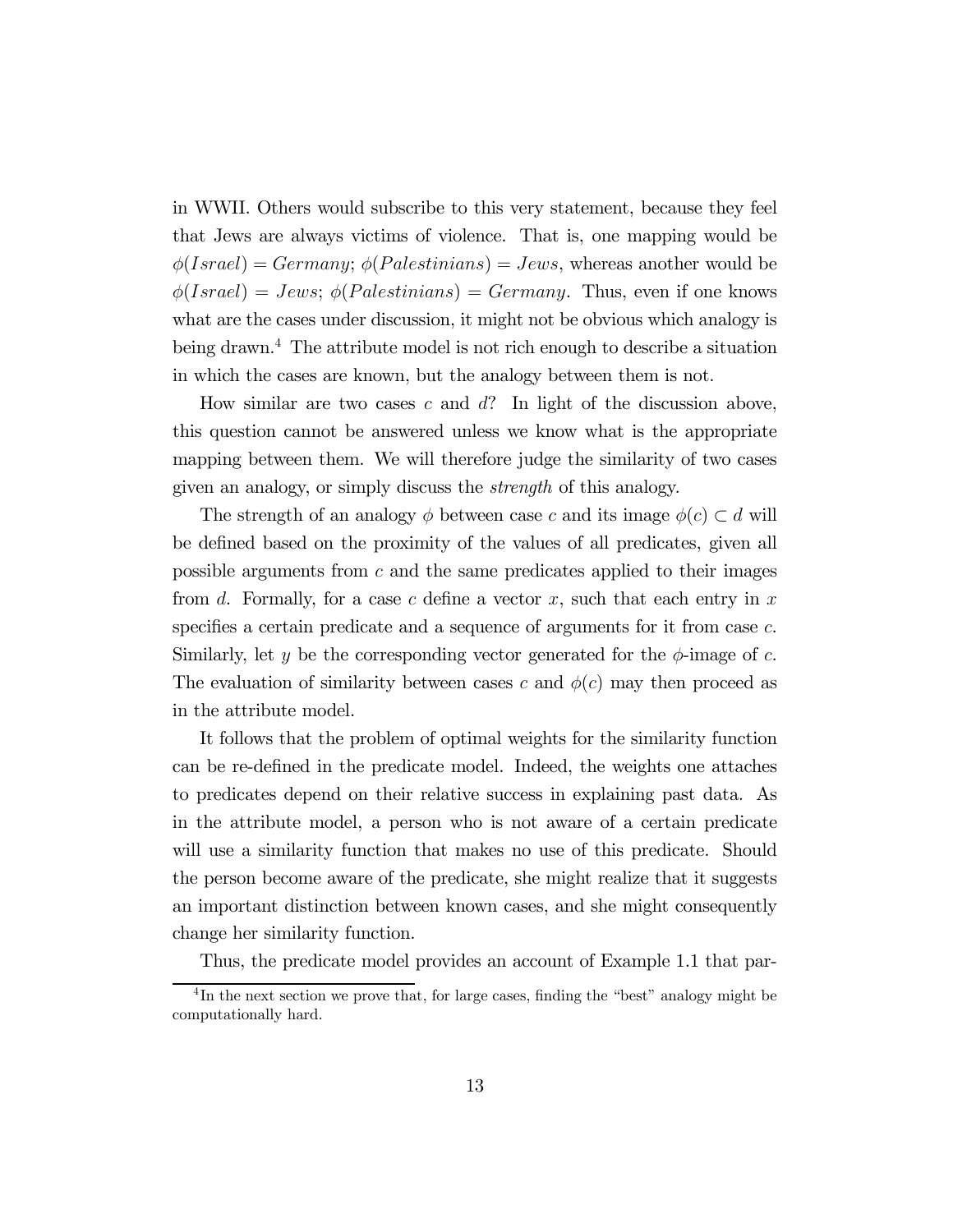allels that of the attribute model. In Example 1.2 the predicate model might have additional explanatory power. In particular, it is only within this model that we can formally prove that finding analogies is a difficult computational task. Yet, it is obvious from the story that King David's problem was not solving a hard problem, but realizing that there is a problem to be solved in the first place. Finally, in Example 1.3 the predicate model can embed the account provided by the attribute model, but it can also provide different analogies to the same "case".

## 4 Formal Models and Results

### 4.1 The attribute model

Let  $\mathbb C$  be a set of *cases*, and  $\mathbb A$  be a set of *attributes*. We assume that there is a matrix  $(x_{ca})_{c \in \mathbb{C}, a \in \mathbb{A}}$  of real numbers in [0, 1], such that, for all  $c \in \mathbb{C}, a \in \mathbb{A}$ ,  $x_{ca}$  measures the degree to which case c has attribute a. (Equivalently, we may view x as a function  $x: C \times A \rightarrow [0, 1]$ . It will be assumed that if a decision maker (or predictor) is aware of a (finite) set of cases  $C \subset \mathbb{C}$  and a (finite) set of attributes  $A \subset A$ , she knows the values of  $x_{ca}$  for all  $c \in C$  and  $a \in A$ .

How does the decision maker judge similarity between cases  $c, d \in C$ ? We will assume that there is a function  $\Psi : [0,1]^A \times [0,1]^A \rightarrow [0,1]$  such that the similarity of c to d is  $s(c,d) = \Psi((x_{ca})_{a \in A}, (x_{da})_{a \in A})$ . We assume that  $\Psi(x, x) = 1$  for all  $x \in [0, 1]^A$ .

We refer to the quadruple  $(C, A, x, \Psi)$  as an *attribute model*.

### 4.2 The predicate model

Let there be given a set of *entities*  $\mathcal E$  and, for each  $n \geq 1$ , a set of *n*-place predicates  $\mathcal{P}_n$ . For each  $p \in \mathcal{P}_n$  there is a function  $f_p : \mathcal{E}^n \to [0,1]$ . The value  $f_p(e_1, ..., e_n)$  measures the degree to which predicate p is true of the *n*-tuple  $(e_1, ..., e_n)$ . The set of all predicates is denoted  $\mathcal{P} \equiv \cup_{n\geq 1} \mathcal{P}_n$ . We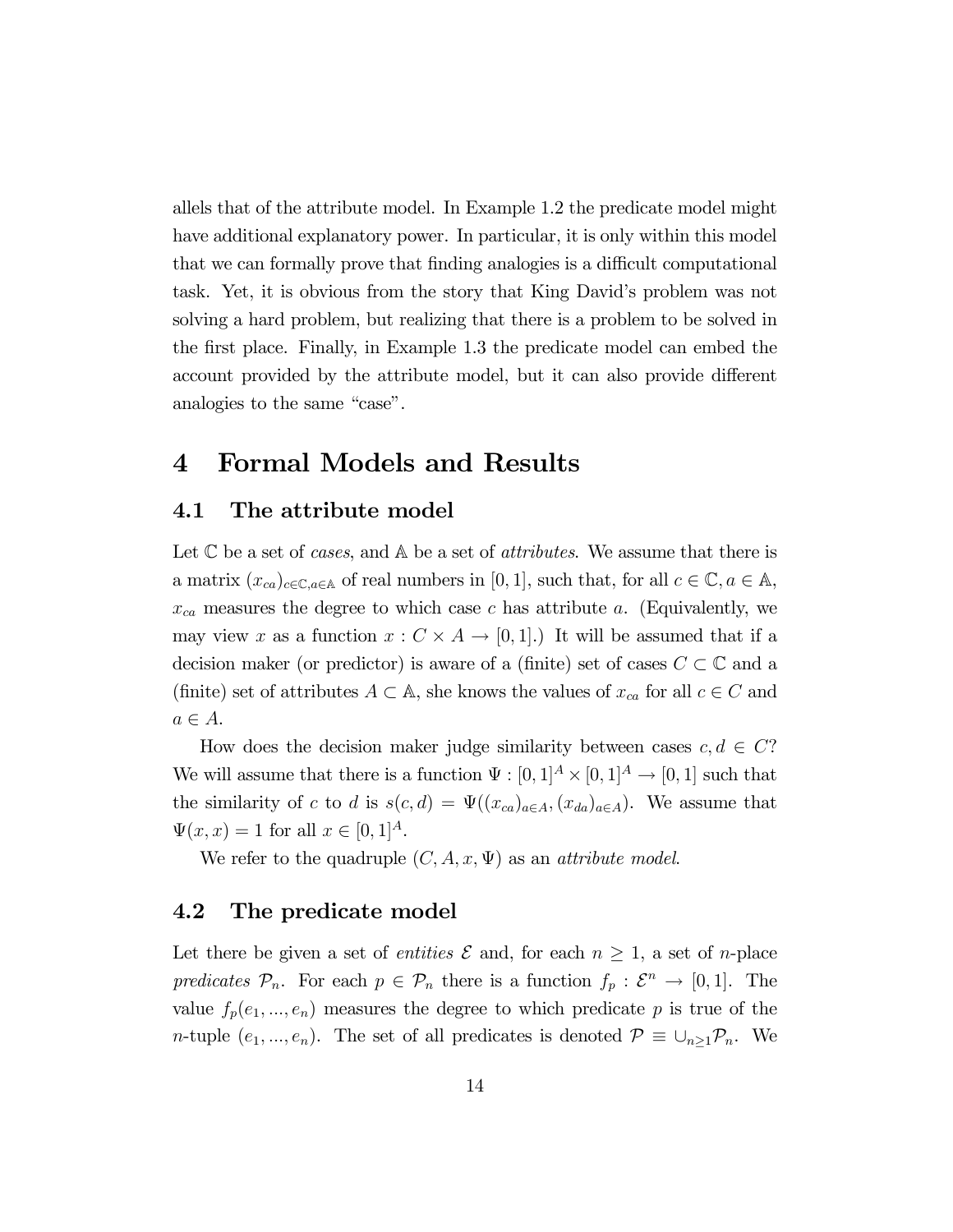will assume that, at a given time, the decision maker is aware of a finite set of entities  $E \subset \mathcal{E}$  and a finite set of predicates  $P \subset \mathcal{P}$ . It will be useful to denote  $P_n \equiv P \cap \mathcal{P}_n$  and  $F_n = \{f_p | p \in P_n\}.$ 

A case is modeled as a finite set of entities of which the decision maker is aware  $c \text{ }\subset E$ . Given two cases c, d, an analogy between c and d is a function  $\phi: c \to d$ . Thus, any function  $\phi: c \to E$  defines an analogy between c and its image  $\phi(c)$ .

We assume that the *strength* of the analogy  $\phi : c \to E$ , or the  $\phi$ -similarity of case c to case  $\phi(c)$ , is a function of the values of known predicates, when applied to all possible arguments in the case. Specifically, consider a case  $c \subset E$  and let  $B(c)$  be the set consisting of all pairs of a sequence of entities from the case c up to length  $|c|$ , and a corresponding predicate:

$$
B = B(c) = \bigcup_{i=1}^{|c|} [c^i \times P_i].
$$

Assume that the decision maker has a function  $\Theta : [0, 1]^B \times [0, 1]^B \rightarrow [0, 1]$ such that the strength of an analogy  $\phi$  is

$$
S(\phi) = \Theta((f_p(e))_{i \leq |c|, e \in c^i, p \in P_i}, (f_p(\phi(e)))_{i \leq |c|, e \in c^i, p \in P_i}).
$$

Thus, for an analogy  $\phi$  with domain c,  $S(\phi)$  measures the similarity of c to  $\phi(c)$ . We assume that  $\Theta(x, x) = 1$  for all  $x \in [0, 1]^B$ .

We refer to the quintuple  $(E, P, (f_p)_{p \in P}, c, \Theta)$  as a *predicate model*. Observe that the case  $c$  is part of the definition of the predicate model. Indeed, the domain of the evaluation function  $\Theta$  depends on c (or, to be precise, on  $|c|$ ).<sup>5</sup>

### 4.3 An equivalence result

**Proposition 1** Let there be given an attribute model  $(C, A, x, \Psi)$  and a case in it  $c \in C$ . There exists a predicate model  $(E, P, (f_p)_{p \in P}, \hat{c}, \Theta)$  and, for each case  $d \in C$ , an analogy  $\phi_d : \hat{c} \to E$ , such that  $S(\phi_d) = s(c, d)$ .

<sup>&</sup>lt;sup>5</sup>One may define a function  $\Theta_i$  for all the cases c with  $|c| = i$ , and omit c from the definition of the predicate model.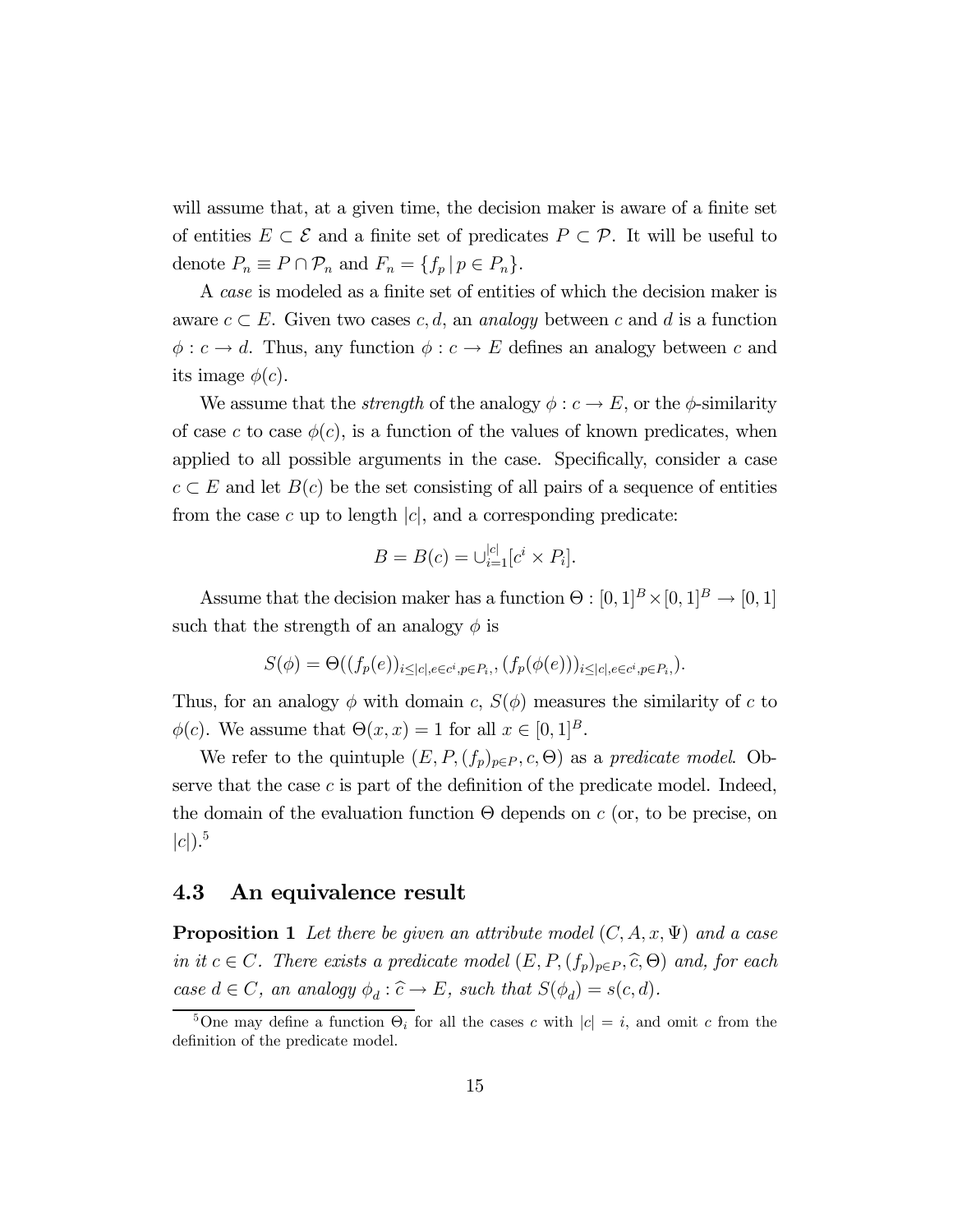Conversely, let there be given a predicate model  $(E, P, (f_p)_{p \in P}, \hat{c}, \Theta)$ . There exists an attribute model  $(C, A, x, \Psi)$ , a case in it  $c \in C$ , and, for each analogy  $\phi : \widehat{c} \to E$  a case  $d_{\phi} \in C$ , such that  $s(c, d_{\phi}) = S(\phi)$ .

The above result suggests that theoretical models can use either the attribute model or the predicate model. The predicate model deals more explicitly with various relations that make up a story. It may therefore be more insightful for the analysis of actual cases. By contrast, the attribute model is mathematically simpler and may render itself more easily to theoretical analysis. The two models might be compared to models of non-cooperative games in the extensive or in the normal form. The predicate model, like the extensive form, is perhaps closer to the way people actually think about specific stories. The attribute model, like the normal form, allows a unified mathematical analysis using standard mathematical and statistical techniques.

It would appear that theoretical models should always prefer the attribute model. This may not hold when complexity considerations are introduced. Again, in a way that parallels the distinction between normal and extensive form games, the attribute model may be exponentially large relative to the predicate model. Moreover, it abstracts away from computational problems. The following sub-section shows that the problem of finding a "best" analogy may be computationally hard when viewed in the predicate model. The same problem is easy in the attribute model. It should thus be emphasized that the above result only deals with the theoretical expressive power of the two models.

### 4.4 A note on complexity

There are several reasons for which finding useful, insightful, or compelling analogies may be a difficult cognitive task. First, it may be hard to think of all the cases that might be relevant to a case at hand, simply because memory contains a vast collection of cases. Second, conjuring up all the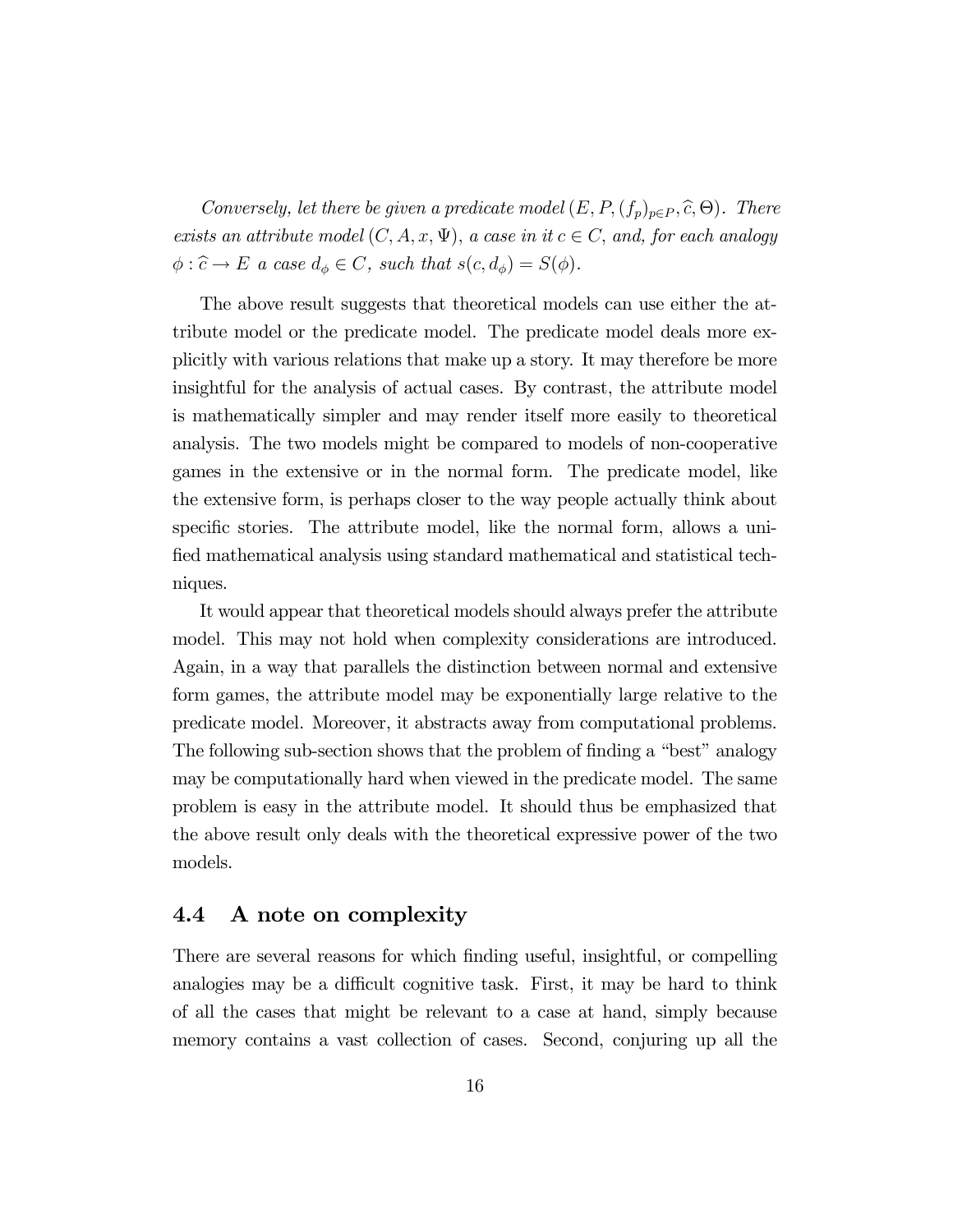relevant attributes, or predicates, is also a non-trivial task, as many attributes/predicates can potentially prove relevant. Third, even if the predicates or attributes are given, and so are the cases, there may be more than one way to draw analogies between two given cases. This issue cannot be captured in the attribute model, in which cases have no structure. But in the predicate model cases are sets of entities, and two such sets can be mapped to each other in more than one way. In this section we prove that the problem of finding a "best" analogy is computationally hard. This formal result captures only the last source of difficulty in finding "correct" analogies. It shows that drawing analogies is a hard problem even if cases and predicates are given. It should be interpreted as suggesting that finding analogies is a hard problem, a fortiori, if the relevant cases and predicates are not given in the problem.

Formally, let there be given a predicate model  $(E, P, (f_p)_{p \in P}, c, \Theta)$ . The function Θ may be represented in several ways, not all of which will be equivalent for complexity calculations. For instance, a function that can be described by a short PASCAL program may take exponential space if described by enumeration.

To simplify matters, we will focus on the following problem. Let there be given  $(E, P, (f_p)_{p \in P}, c)$ , where the functions  $(f_p)_{p \in P}$  assume only rational numbers as values, and are described by enumeration. An analogy  $\phi: c \to E$ is perfect if, for each  $1 \leq i \leq n$ , each ordered *i*-tuple of entities in c, e =  $(e_{j_1},...,e_{j_i}) \in c^i$ , and each *i*-place predicate  $f \in F_i$ ,  $f(e) = f(\phi(e))$ . The trivial analogy, where  $\phi$  is the identity function, is clearly perfect. Other analogies are *non-trivial*. We finally define the following problem:

**PROBLEM ANALOGY**: Given  $(E, P, (f_p)_{p \in P}, c)$ , is there a non-trivial perfect analogy for  $c$ ?

#### Proposition 2 ANALOGY is NP-Complete.

Observe that the problem of existence of a perfect analogy can also be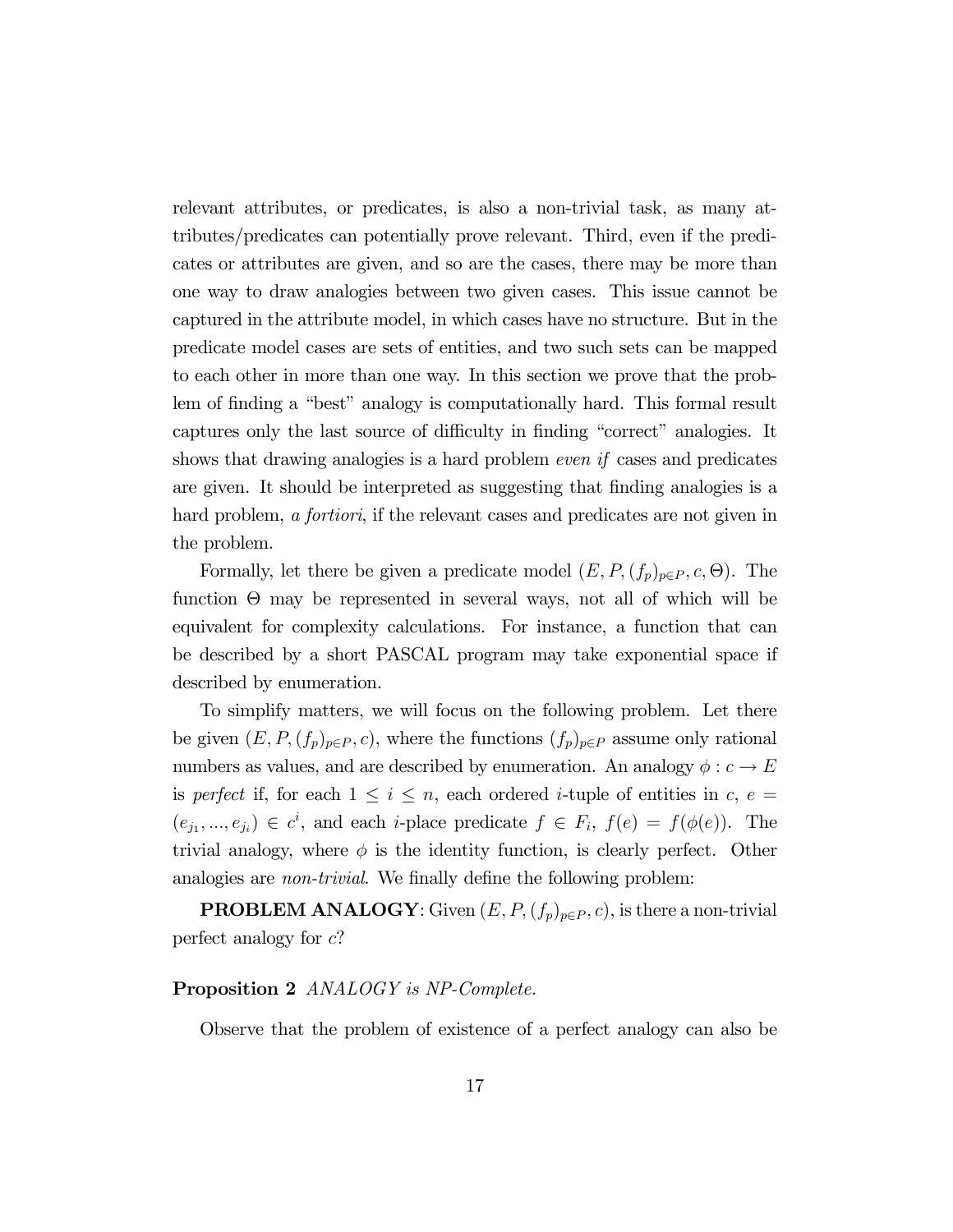described as a problem of maximizing the function Θ. Thus, finding the strongest analogy (based on evaluation by  $\Theta$ ) is a hard problem. Indeed, if we allow the function  $\Theta$  to be described in an algorithmic way (say, as a PASCAL program), then it can be shown that Θ-maximization is an NP-Hard problem.

We do not intend to argue that the main difficulty is drawing analogies is the combinatorial complexity of checking all possible permutations of entities in cases. Indeed, as mentioned above, much of the difficulty is in thinking of cases and of predicates. Yet, finding convincing analogies shares an important aspect with solving NP-Complete problems: it is typically very difficult to come up with a solution, while it is much easier to check that a suggested solution is, indeed, a solution.

## 5 Modeling Issues and Future Directions

Most of the formal literature in economic theory and in related fields adheres to the Bayesian model of information processing. In such a model, a decision maker starts out with a prior probability, and she updates it in face of new information by Bayes rule. Hence, this model can easily capture changes in opinion that result from new information. But it does not deal very graciously with changes of opinion that are not driven by new information. In fact, in a Bayesian model with perfect rationality people cannot change their opinions unless new information has arrived. It follows that the examples we started out with cannot be explained by such models.

Relaxing the perfect rationality assumption, one may attempt to provide a pseudo-Bayesian account of the phenomena discussed here. We believe, however, that the models offered in this paper may provide further insight into the mechanism by which rhetoric works.

The predicate model allows considerable freedom in the definition of a "case". The German invasion of Czechoslovakia might be described as a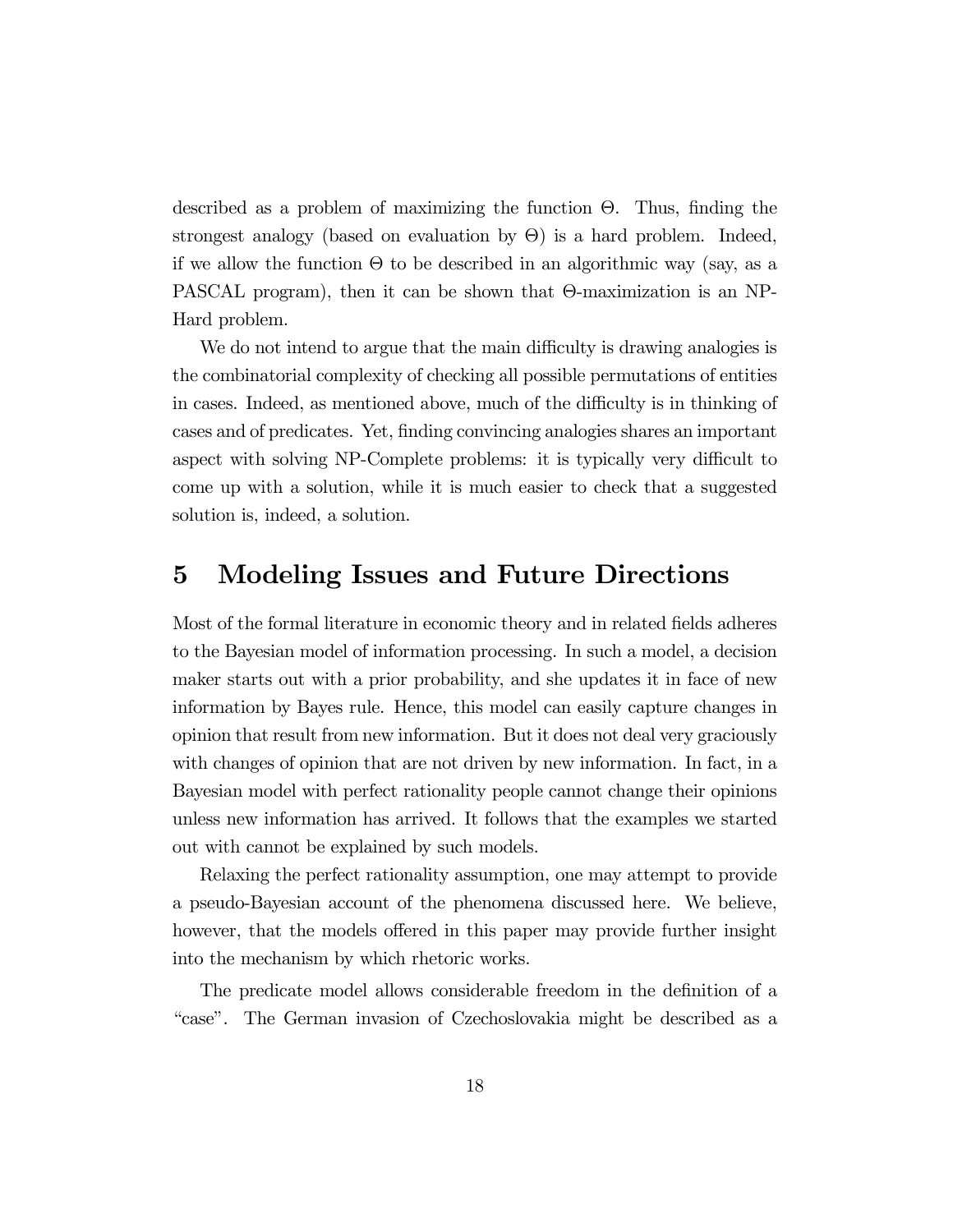case that ended in the invasion of Poland in 1939. It can also be expanded to include WWII, or the history of Czechoslovakia. Indeed, histories of cases are relevant, if not crucial to the judgment of similarity between them. Future events that followed a given case are similarly relevant to the generation of predictions based on it. Thus, there is a certain degree of arbitrariness in delimiting a case in time. Moreover, it is also not always clear what is the scope of a case. For instance, should the case "the invasion of Kuwait by Iraq" tell us something about oil prices during this period? Thus, even within a given time frame, a case may be described in varying degrees of detail.

Because cases are defined as subsets of entities, they can also be thought of as stories. Like stories in natural communication, cases may overlap, one case may be a subset of another, and, indeed, all cases may be viewed as subsets of a single, "universal" case.

Observe that the predicate model describes similarity only between entities, measured by the degrees to which they satisfy certain predicates. It does not allow one to describe similarity between predicates. For instance, one might find the predicate "annex" similar to the predicate "invade", and suggest an analogy between Germany's annexation of Austria to Iraq's invasion of Kuwait. Our model can only describe such an analogy by suggesting that both "invade" and "annex" are different degrees to which a single predicate holds. One may wish to augment the model by the introduction of similarity relations between predicate.

There are other relations between predicates that one might wish to model formally. For instance, thinking of a case as a story, it is natural to suggest that one predicate, denoting a temporal fact (such as "King David took Bathsheba") occurred after another (say, after Bathsheba had been married to Uriah). In any given story, predicates may be indexed by time, so that temporal precedence will be implicitly defined by the predicate symbols. But in order to evaluate similarity between stories that occurred in different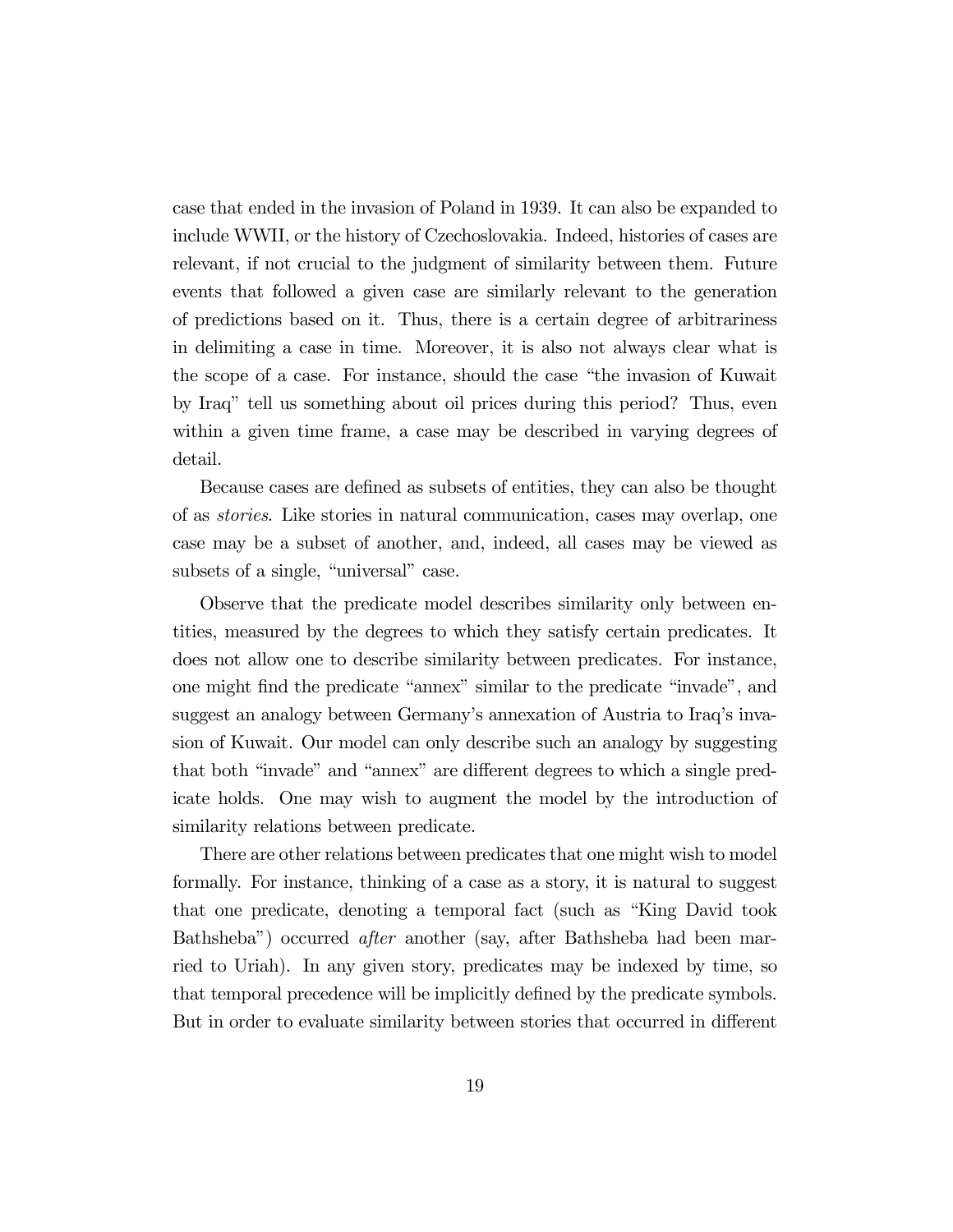periods, an explicit temporal precedence relation might be indispensable.

In this paper we only model case-to-case inductive inferences. Modeling case-to-rule inferences involves the use of logic. Future work might seek to describe both case-to-case and case-to-rule inductive inference in a unified formal framework.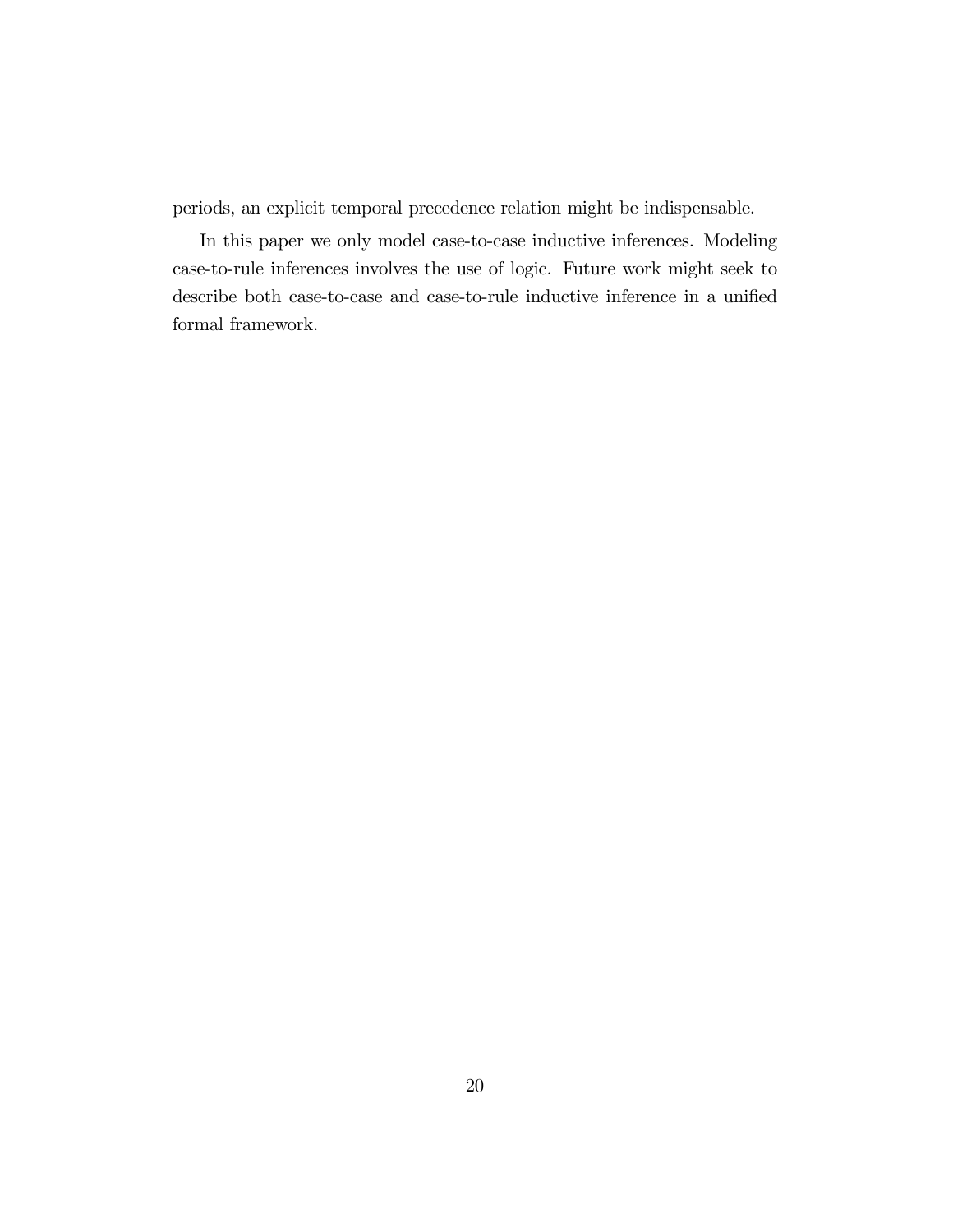# Appendix: Proofs

#### Proof of Proposition 1:

Let there be given an attribute model  $(C, A, x, \Psi)$  and a case  $c \in C$ . Define  $E = C$ . Define the set of predicates P as follows: for each attribute  $a \in A$ , introduce a one-place predicate  $p_a$  such that  $f_{p_a}(d) = x_{a,d}$  for all  $d \in C$ . Let  $\hat{c} \subset E$  be defined by  $\hat{c} = \{c\}$ . We now turn to define the function Θ. Since  $|\hat{c}| = 1$  and all predicates in P are one-place predicates,  $B(\hat{c}) = \bigcup_{i=1}^{|\hat{c}|} [\hat{c}^i \times P_i]$  equals  $\hat{c} \times P_1 = \hat{c} \times P$ . Thus, there is a natural bijection between the domain of  $\Theta$ , namely,  $[0, 1]^B \times [0, 1]^B$ , to that of  $\Psi$ , namely,  $[0,1]^A \times [0,1]^A$ . Abusing notation we can therefore define  $\Theta = \Psi$ . Given a case  $d \in C$ , define  $\phi_d : \hat{c} \to E$  by  $\phi_d(c) = d$ . With this definition,  $S(\phi_d) = s(c, d)$  clearly holds.

Conversely, let there be given a predicate model  $(E, P, (f_p)_{p \in P}, \widehat{c}, \Theta)$ . Let  $n = |\hat{c}|$  and denote the entities in  $\hat{c}$  by  $\{e_1, ..., e_n\}$ . Define the attribute model as follows. Let  $C = E<sup>n</sup>$ . Choose  $c = (e_1, ..., e_n)$  to be the case in C corresponding to  $\hat{c}$ . We now turn to define the set of attributes A and the matrix x. For each  $1 \leq i \leq n$ , each ordered *i*-tuple of entities in  $\hat{c}$ ,  $e = (e_{j_1}, ..., e_{j_i}) \in \hat{c}^i$ , and each *i*-place predicate  $f \in F_i$ , define an attribute  $a_{i,e,f}$ . Let A be the set of all attributes so obtained. Given a case  $d = (g_1, ..., g_n) \in E^n$  and attribute  $a_{i,e,f}$ , define  $x_{d,a_{i,e,f}} = f(g_{j_1}, ..., g_{j_i})$ . That is, the attribute defined by the triple  $(i, e, f)$  is the value of the predicate f on the i elements of the case at hand, defined by the ordered selection  $e$  out of the case  $c$ . By definition of  $A$ , there is a natural bijection between  $A$  and  $B(\hat{c}) = \bigcup_{i=1}^{|\hat{c}|} [\hat{c}^i \times P_i].$  Thus we may again abuse notation and define  $\Psi = \Theta$ . Let there be given an analogy  $\phi : \hat{c} \to E$ , and define  $d_{\phi} = (\phi(e_1), ..., \phi(e_n)) \in$ *C*. Clearly,  $s(c, d_{\phi}) = S(\phi)$ .  $\Box$ 

**Proof of Proposition2**: It is easy to see that ANALOGY is in NP. Indeed, checking whether an analogy  $\phi$  is perfect or not can be done in a linear number of operations (as a function of the input). To show that it is NP-Complete, we reduce the CLIQUE problem to ANALOGY.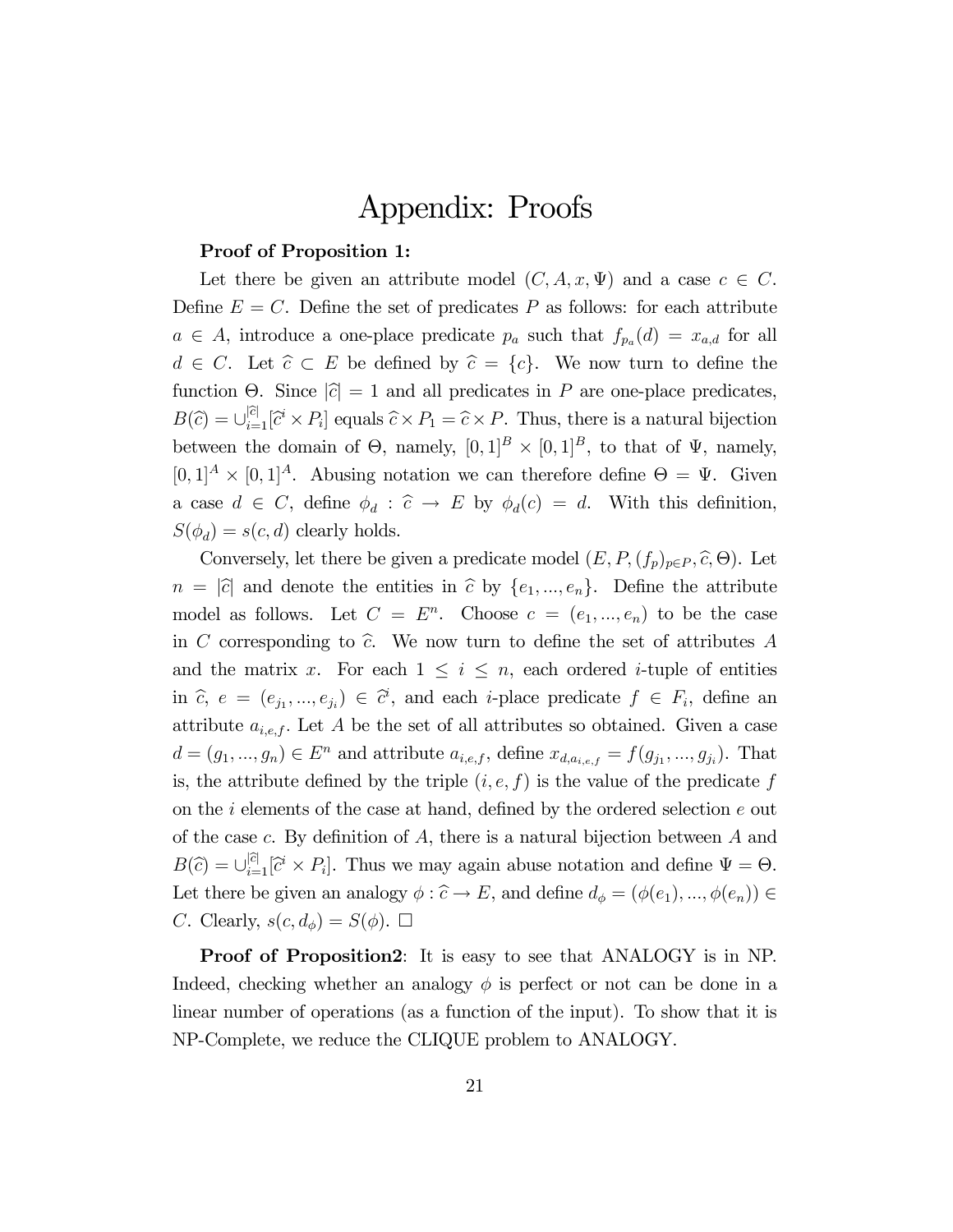**PROBLEM CLIQUE:** Given an undirected graph  $Gr(V, A)$  and a number  $k \geq 1$ , are there k vertices in V each two of which are connected by an arc in A?

The CLIQUE problem is known to be NP-Complete (see Gary and Johnson (1979)). The reduction is as follows: given a graph  $Gr(V, A)$  (where A is a set of subsets of V of size 2) and a number  $k \ge 1$ , define  $(E, P, (f_p)_{p \in P}, c)$ as follows. Define the entities to be the vertices in the graph, as well as  $k$  new entities. That is,  $E = V \cup \{e_1, ..., e_k\}$  where  $\{e_1, ..., e_k\} \cap V = \emptyset$ . Let there be a single two-place predicate  $p$  (i.e.,  $P = \{p\}$ ) which is the incidence matrix of the graph  $Gr$ , coupled with the incidence matrix of a clique on  $\{e_1, ..., e_k\}$ . Formally:  $f_p(e_i, e_j) = 1$  for every  $1 \leq i \neq j \leq k$ . For  $v, w \in V$ ,  $f_p(v, w) = 1$  iff  $\{v, w\} \in A$ . All other values of  $f_p$  are set to zero. (In particular,  $f_p(e, e) = 0$ for every  $e \in E$ , and for  $i \leq k$  and  $v \in V$ ,  $f_p(e_i, v) = f_p(v, e_i) = 0$ .) The case c is  $\{e_1, ..., e_k\}$ . It is easy to see that c has a non-trivial perfect analogy if and only if Gr contains a clique. Further, writing down the enumeration of  $(E, P, (f_p)_{p \in P}, c)$  can be done in polynomial time complexity (relative to the size of  $Gr(V, A)$ .  $\square$